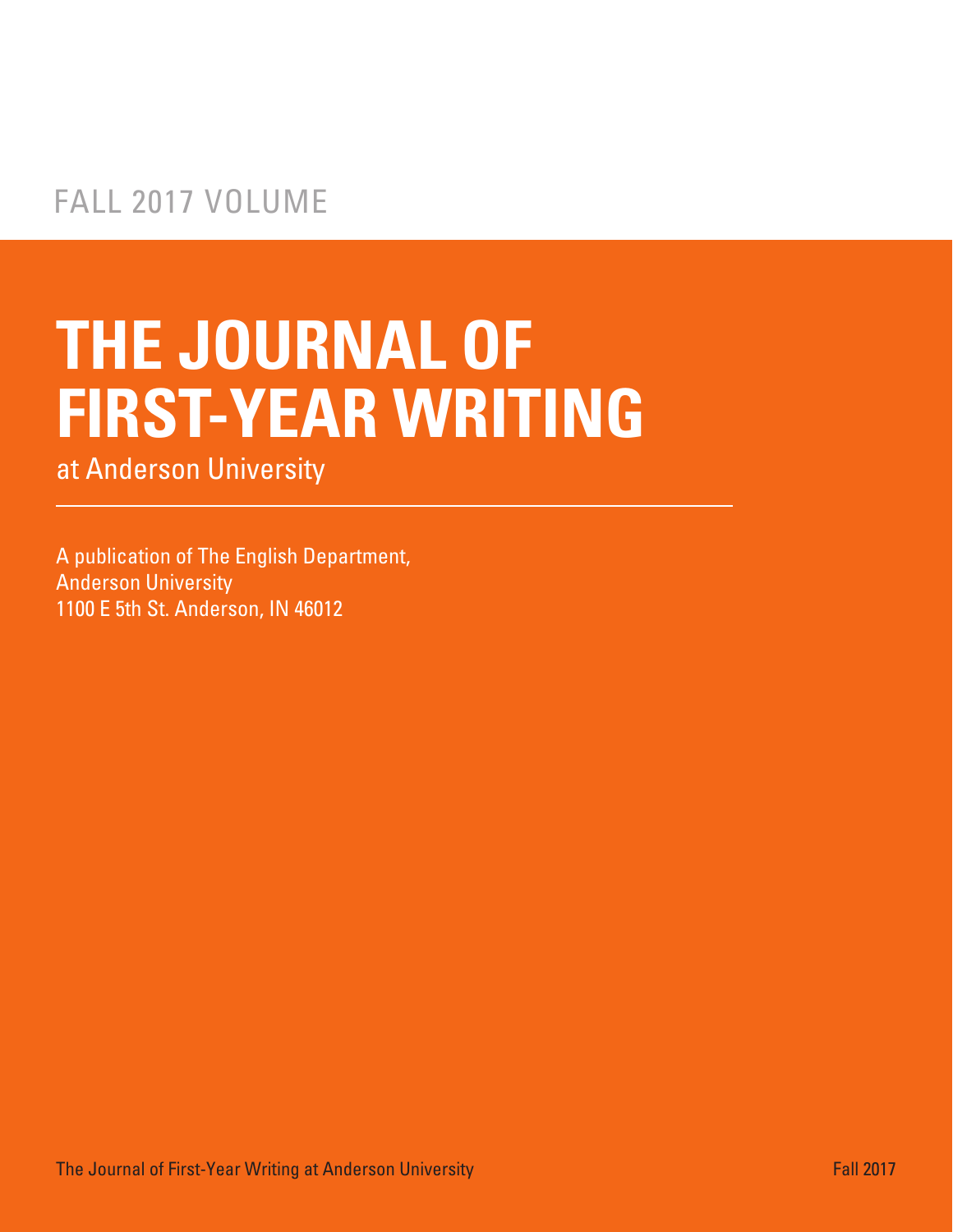#### Table of Contents

p. 2 — Laura Batts, "The Church of God Involvement in Civil Rights."

 p. 6 — Coleman Anderson, "The Horrendous Imagery of Extermination in *The Boy in the Striped*  Pajamas." *Pajamas."*<br>p. 8 — Leah Reger, "Barbara Bush's Wellesley Commencement Address: An Appeal for

Diversity."

p. 10 — Aeva So, "Standing Firm in Peace in the Storm of Inequality."

p. 12 — Rachel Miller, "Difficult Decision of Abortion."

p. 14 — Trey Campbell, "Why I Don't Use Spotify and Similar Services."

p. 16 — Daniesha Brown, "Social Media: The Bad Uncovered."

 p. 18 — Londyn Rouse, "Can History Reveal Truth About the Present? An Archival Research Essay."

p. 21 — Olivia Winslow, "Spotify Royalties Explained."

p. 23 — Lucy Stultz, "Deans of Men and Women Yearbook Page 1931."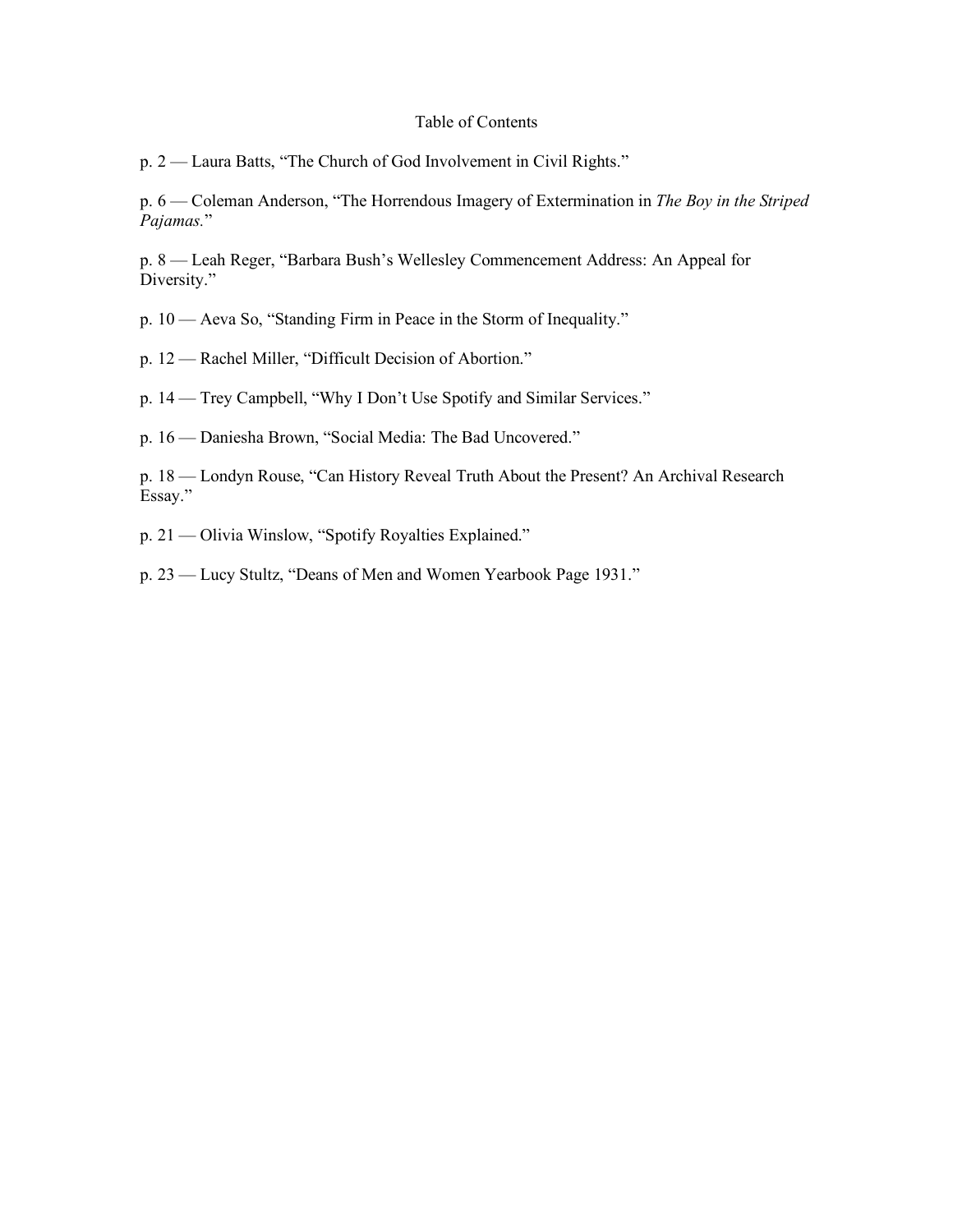Laura Batts ENGL 1120 13 November 2017

### The Church of God Involvement in Civil Rights

 It is often easy to forget the moments of the past that can define a group, a nation or a school. Consequently, forgetting history can result in the repetition of the similar issues and problems plaguing the present society. Additionally, it can be easy for previous young activists to falsely assume that the current youth have no regard for the issues from years ago or in the present day. Prior and present generations may have different manifestations of their activism, but they are equally as revolutionary. Whereas prior generations would have public demonstrations and marches, today's generation may take a stand publicly through social media outlets such as Twitter and Instagram. Fortunately, archival research functions as a means to unify the rebels of yesterday and today by revealing to generations their similarities. When the young are open to learn from the old, and when the old are open to teaching the young, then real change and progress can occur.

 Founded in 1917 by the Church of God movement, Anderson University is one example of a school with a rich history that could easily forget its past. One artifact from the Anderson University and Church of God Archives captures a peaceful demonstration in a photograph. The picture includes a black male student, Al Simmons, who is carrying a sign reading, "Where does Christian concern begin? With involvement! If you care… you'll be there." Simmons is followed by three white male students, Ed Hlad, Nyle Kardatzke, and Bruce Stevens. Behind Simmons, half of a sign is readable. The only letters visible are "equ," "rig," and "for." However, one can assume the sign reads, "equal rights for all" because the title of the artifact is "Civil Rights Movement." In the background, there are other demonstrators as well as what appear to be buildings of the downtown Anderson area. The photograph is inspiring, but with knowledge of the circumstances and historical context, the photograph functions as a connecting point for all future generations.

With the start of the Church of God movement dating back to the 1880's, the members of this movement were some of the first Americans to look beyond race. Because many churches were populated by both black and white people, Church of God  congregations were biracial. Merle Strege, in 2002, authored the book *I Saw the Church: The Life of the Church of God Told Theologically,* to recount the history of the Church of God movement. Strege wrote that black and white ministers taught, preached and collaborated together, and all attended the annual camp meeting held in Anderson, Indiana (147). However, in 1910, C. W. Naylor argued to resegregate the church in a Church of God publication, *The Gospel Trumpet.* He argued that because of undeniable cultural differences, it would benefit all parties to separate congregations. By 1913, the racial unity once founded on Galatians 3:28 was destroyed, and the Church of God's Christian unity was no longer unified (Strege 147). However, in the "Civil Rights Movement" photograph, it is clear that the 1970's Anderson College students were determined to return to the Church of God foundation of racial unity.

 In 1917, the Church of God movement founded Anderson Bible Training School in Anderson, Indiana, in order to train and prepare pastors for the movement. By 1925, the school was renamed Anderson College, and then again renamed Anderson University in 1988. Even though in 1965 the Church of God movement was still segregated, Anderson College president, Dr. Robert H. Reardon, announced in student chapel that he would be leading a peaceful demonstration march for Civil Rights as a sympathy march in light of the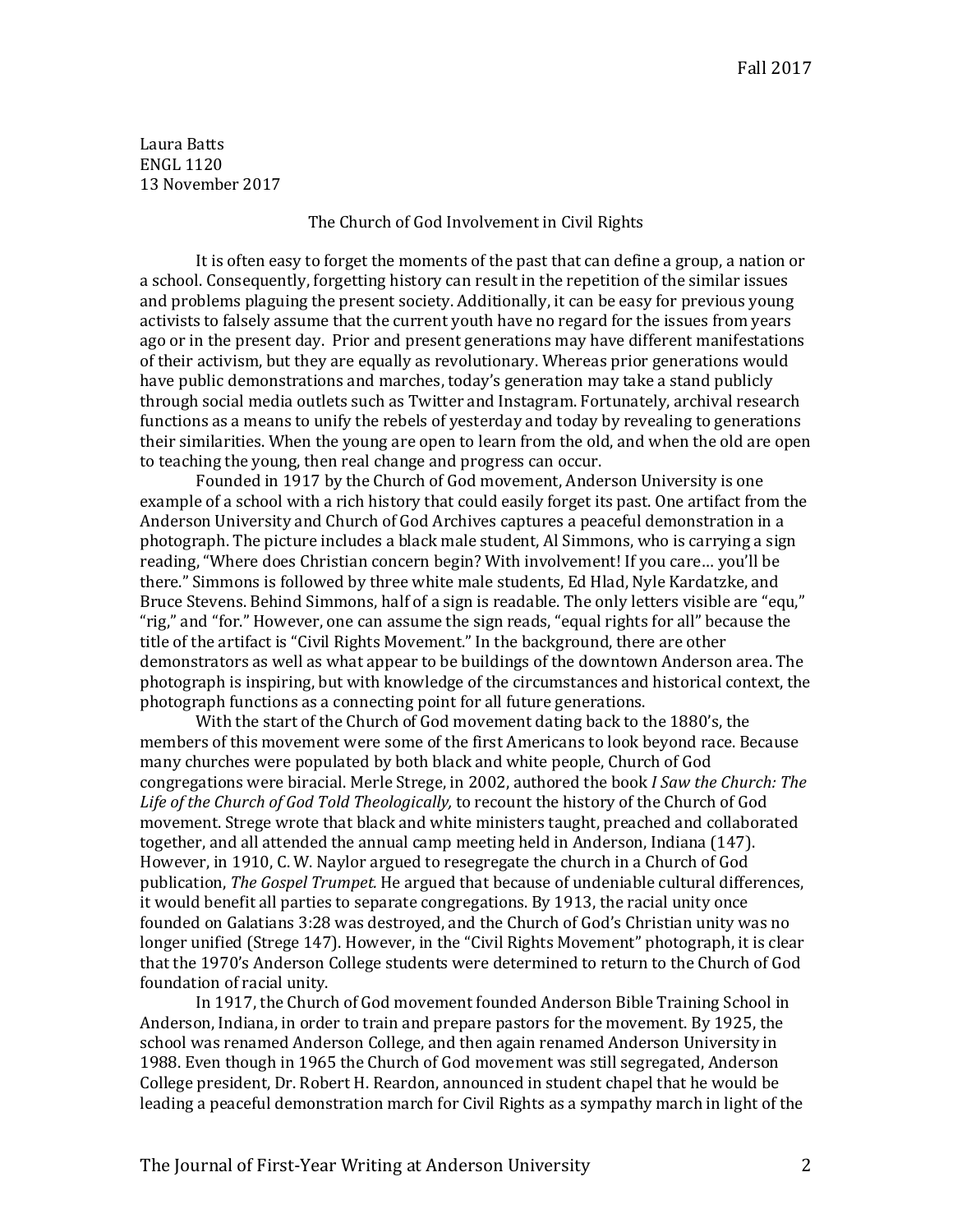march Martin Luther King Jr. was leading at the time (Callen 251). Reardon invited the students to join him if they would so choose, and he led the march from the Anderson College campus to downtown Anderson. There was a mixed response among students. Some were convicted and joined in the march, like current Anderson University department head of Christian Ministry, Dr. Fred Burnett. Others, like Roland Moore, were hesitant. Regardless of the personal decisions of the students, the demonstration had an immense impact on all of them. Burnett grew up in southern Alabama, and his worldview was completely changed; even though Moore did not march, he later went on to be an activist for civil rights (Callen 252).

 Many Anderson College students noticed a difference between the culture on campus and the culture of the city of Anderson. Reverend Ann Smith was raised in Alabama and then came to Anderson College in 1948 (Smith). She recalled that the campus was alway progressive, but she was disappointed when she arrived and found that the city of Anderson was still racially divided (Smith). When President Reardon and the students marched for civil rights, they were both risking criticism from the city of Anderson. The photograph captures the bravery of President Reardon and the students. They made a bold statement. While the rest of Anderson supported segregation, black and white students at Anderson University fought oppression together to dismantle the racism that infected the city. Additionally, President Reardon risked losing his job and the respect of other administrators. However, the actions of the students and Reardon reflect the original foundations of the Church of God movement. In the photograph, Simmons' sign alluded to the founding Church of God value of Christian unity. President Reardon was merely acting upon that core value. It was risky with the whole town watching his students and him, but it was important.

 Artifacts such as the "Civil Rights March" photograph help us to remember the actions of our predecessors and the causes they stood for. It is important to remember the students who were brave enough to stand up for what they believed in. Reverend James Fox was a student at Anderson College in the early 1950's and again in the 1960's. In an interview with current Anderson University freshmen, Reverend Fox said that it is important to recognize what things people suffered, struggled and sacrificed for and what challenges they faced. Artifacts help us to understand things that we have never experienced ourselves. Fox also mentioned that current Anderson University students have their own challenges and struggles, and it is important for current students to recognize their personal challenges as well. Reflecting on the bravery others had in times of difficulty can be a source of inspiration for us to act on our own current issues. Today, racial inequality still divides people in communities across America. If we look back at the previous ways Anderson University students created change, then we can produce more significant change just like they did.

As mentioned earlier in this essay, artifacts also reveal similarities that exist between generations. Older people do not recognize that young people are concerned with problems like racial equality, war and poverty. Young people make false assumptions about their parents and grandparents. Young adults think that older generations are closed minded and do not want change. However, when current students analyze artifacts like the archives photograph, they discover that previous generations of people were just as rebellious as they are. Young people today often use social media as a platform for social justice and spreading awareness. Because social media is relatively new, older generations are sometimes unaware of this current form of activism, and assume that because young people are not out on the streets protesting, they do not care about the world around them. It is often said, "There is nothing new under the sun." Artifacts like the photograph demonstrate that there is truth in this cliché. Social activists changed society in the past,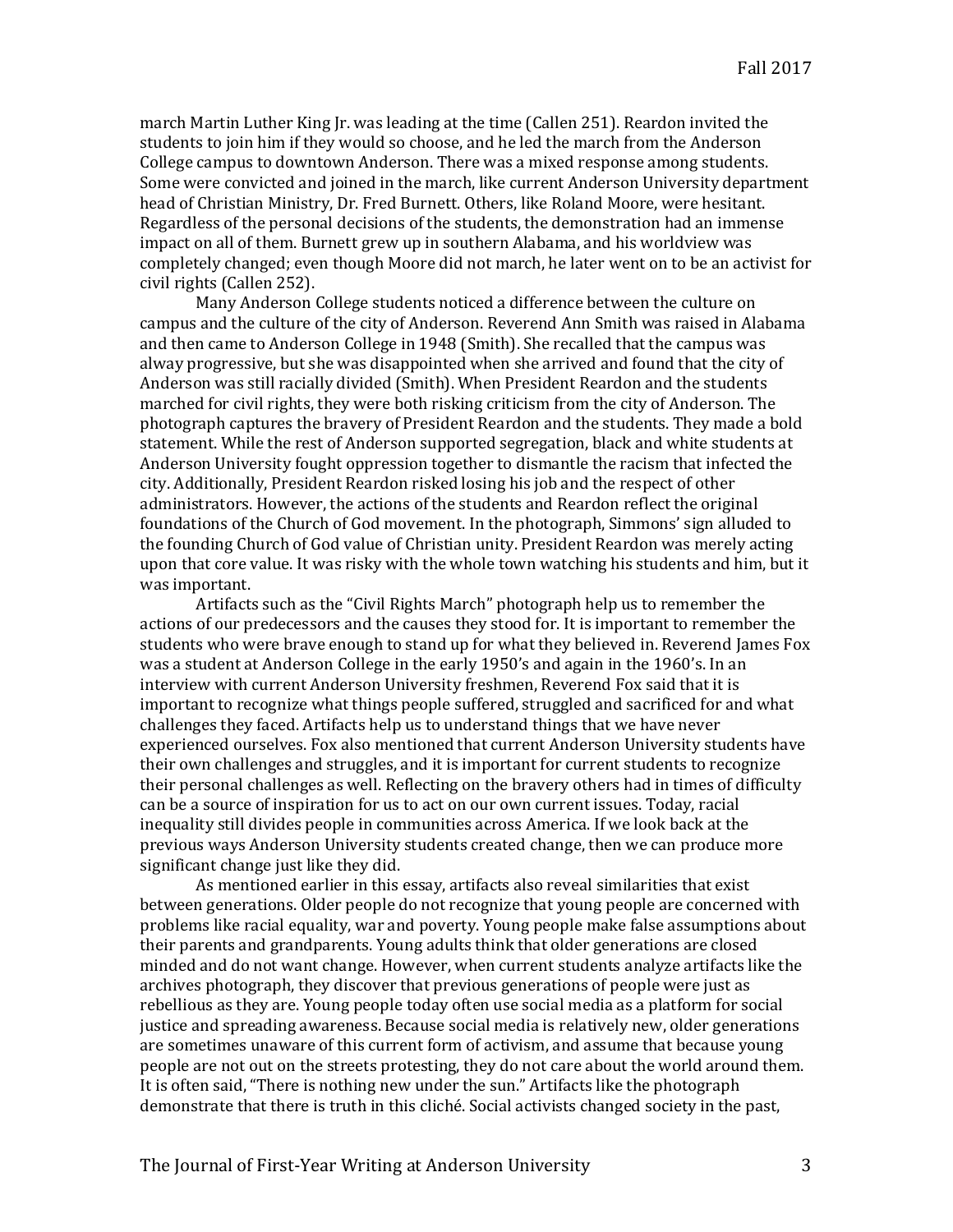they do in the present, and they will do this in the future. Every generation has something to learn from the others.

 This artifact is an inspiration to all Anderson University students. In times of trial and discord, Anderson University students in the 1960's took a stand and fought against segregation. Artifacts such as photographs can serve as a reflection and as inspiration to current students to uphold and fight for equality and justice, regardless of race, gender or any other difference. Artifacts can connect the past to the present in order to make a better future, and they should be treasured by the Anderson University community.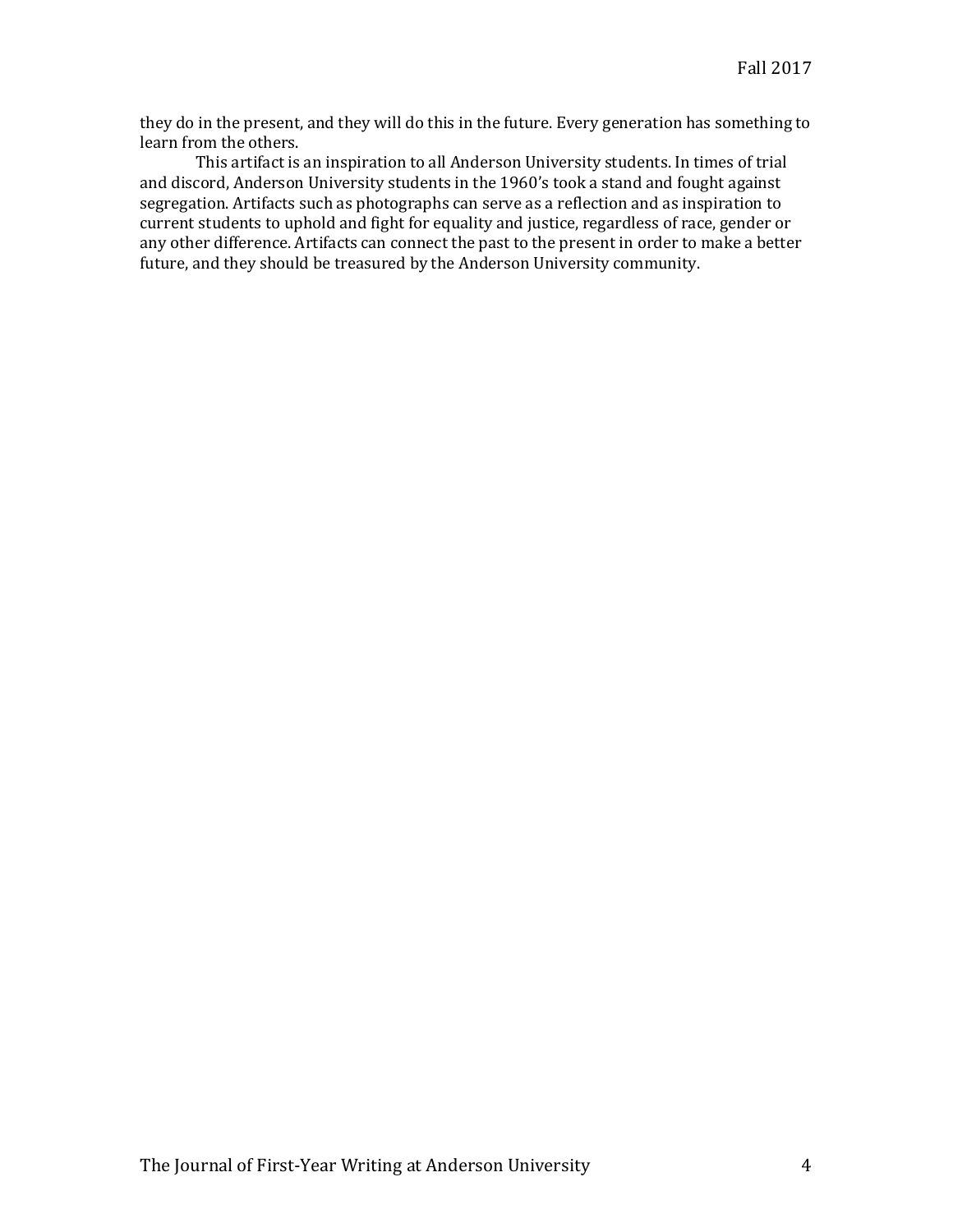# Works Cited

  Callen, Barry L. *Guide of Soul and Mind: The Story of Anderson University*. Warner Press, 1992.

 Fox, James. Personal Interview. 10 Nov. 2017.

Photograph of Anderson University Civil Rights March. Item number 2, Category XC4. Anderson University and Church of God Archives, Anderson University NIcholson Library, Anderson, IN. 1 Nov 2017.

 Smith, Ann. Personal Interview. 6 Nov. 2017.

  Strege, Merle D. *I Saw the Church*. Warner Press, 2002.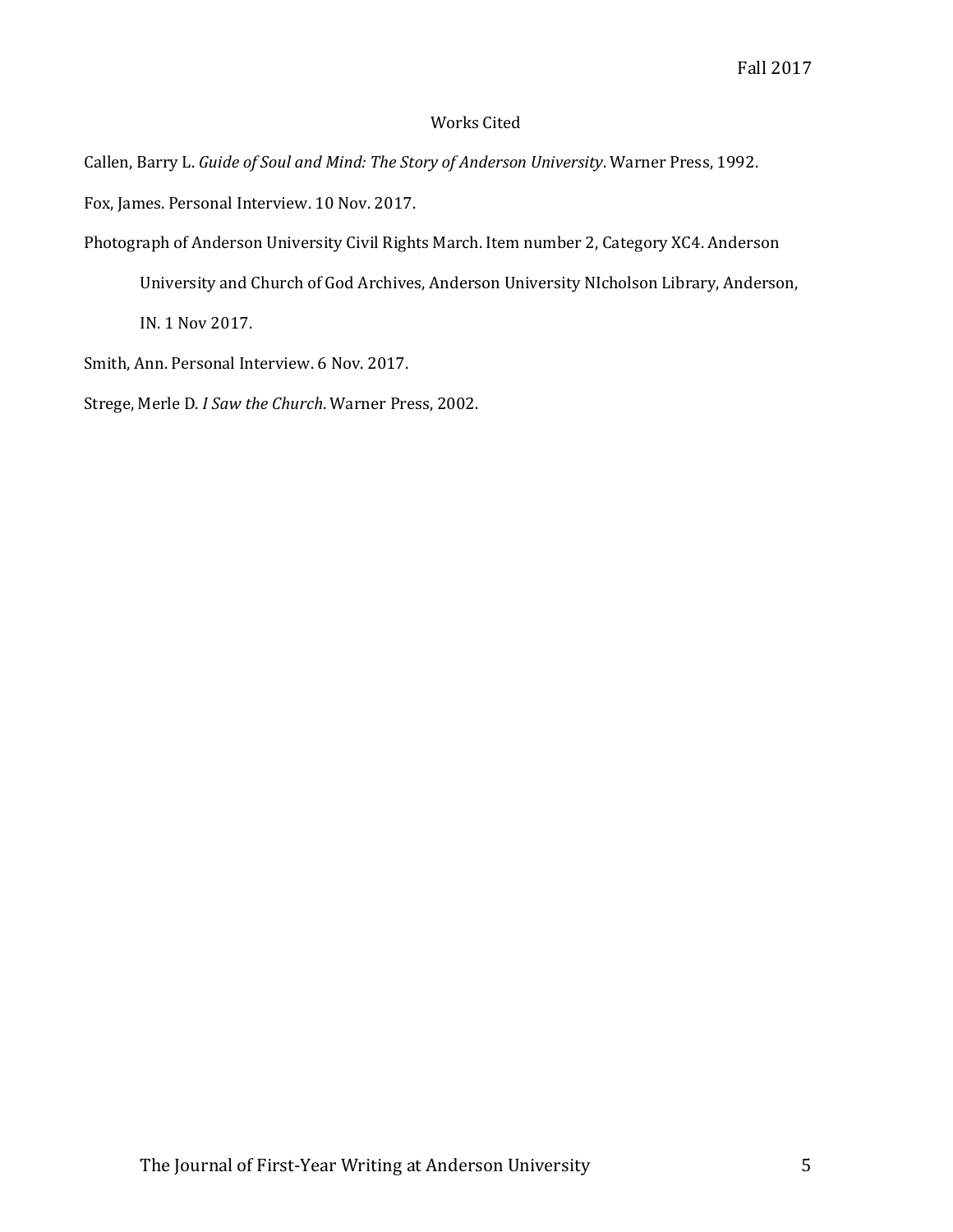Coleman Anderson ENGL 1110 20 November 2017

# The Horrendous Imagery of Extermination in  *The Boy in the Striped Pajamas*

 Like sheep being led to the slaughter, as dirty as pigs, skeletons trudge along like cattle through the camp toward the shower house. Rain pours out of the sky onto the bodies of half-dead men who have lost the color of life from their agonized faces. The very dirt they walk on has more color, more life, than these poor, brutalized humans. Upon reaching the shower house, the prisoners are commanded to undress and enter a dark, ominous room. The door is locked. Darkness encompasses the scene. Chemicals are poured. Dozens scream. Then, there is only silence. Silence.

*The 2008 film The Boy in the Striped Pajamas is a movie that will forever pass the* test of time. The Holocaust was a scourge of humanity. The atrocities committed under the leadership of Adolf Hitler must never be allowed to slip away into the abyss of the forgotten  past. *The Boy in the Striped Pajamas* marvelously expresses the horrendous abominations through numerous cinematic elements, including plot, characters, acting, the use of color, theme, setting, cinematography, perspective, special effects, and the terrible power of lives lost. Although all of these elements are important, three aspects surpass the rest in regards to composition. The use of color, the perspective from which the story is told, and the  terrible power of lives lost are compelling components in *The Boy in the Striped Pajamas*.

*Mark Herman, the director, used color in <i>The Boy in the Striped Pajamas to reinforce* the themes of extermination and dark hatred. Throughout the movie, foreboding black smoke is shown towering behind an illustrious green forest. The darkness of the smoke is conspicuous against the green forest. Later in the movie, Shmuel, played by Jack Scanlon, is seen with a black eye. The purple of the bruise brilliantly contrasts with the bland, gray background of the extermination camp where he is trapped. Leading up to the final scene, as the Jews are being led to the gas chamber, one man falls on the dirt path. Extraordinarily, the dirt contains more color than the man lying dead on the ground. The contradistinction of the color scheme starkly represents the ways by which the inhumanity of the Nazis would expunge the Jews from the face of the earth.

  The perspective from which *The Boy in the Striped Pajamas* is told is remarkable. all the Jews wear their pajamas. He innocently does not understand what is really happening in the camp. Bruno's innocence, as a German child, provides an incredible new perspective on the occurrences of the Holocaust. Vera Farmiga portrays Elsa as a naive wife. Throughout most of the story, she does not know what her husband is actually doing to the honorably furthering the war effort as a soldier. Vera Farmiga, through Elsa's ignorance, illustrates the naivete of the majority of the German populace. Most German citizens, like Elsa, did not know that Adolf Hitler had ordered the brutal extermination of the Jewish people. The film's recognition of the ignorance of German civilians during the Holocaust provides a more accurate vision of their innocence. Bruno (Asa Butterfield), an innocent child, thinks the extermination camp is a farm where Jews. In ignorance, Elsa supports her husband Ralf (David Thewlis) because she thinks he is

*The Boy in the Striped Pajamas pays appropriate homage to the victims of the*  Holocaust who lost their lives during Adolf Hitler's reign. The terrible power of the loss of millions of human lives evokes vehement horror in the hearts and minds of audience members as they gaze at the suspenseful final scene unfolding before their eyes. Bruno and Shmuel ignorantly march along with the Jews from Shmuel's hut, but the audience knows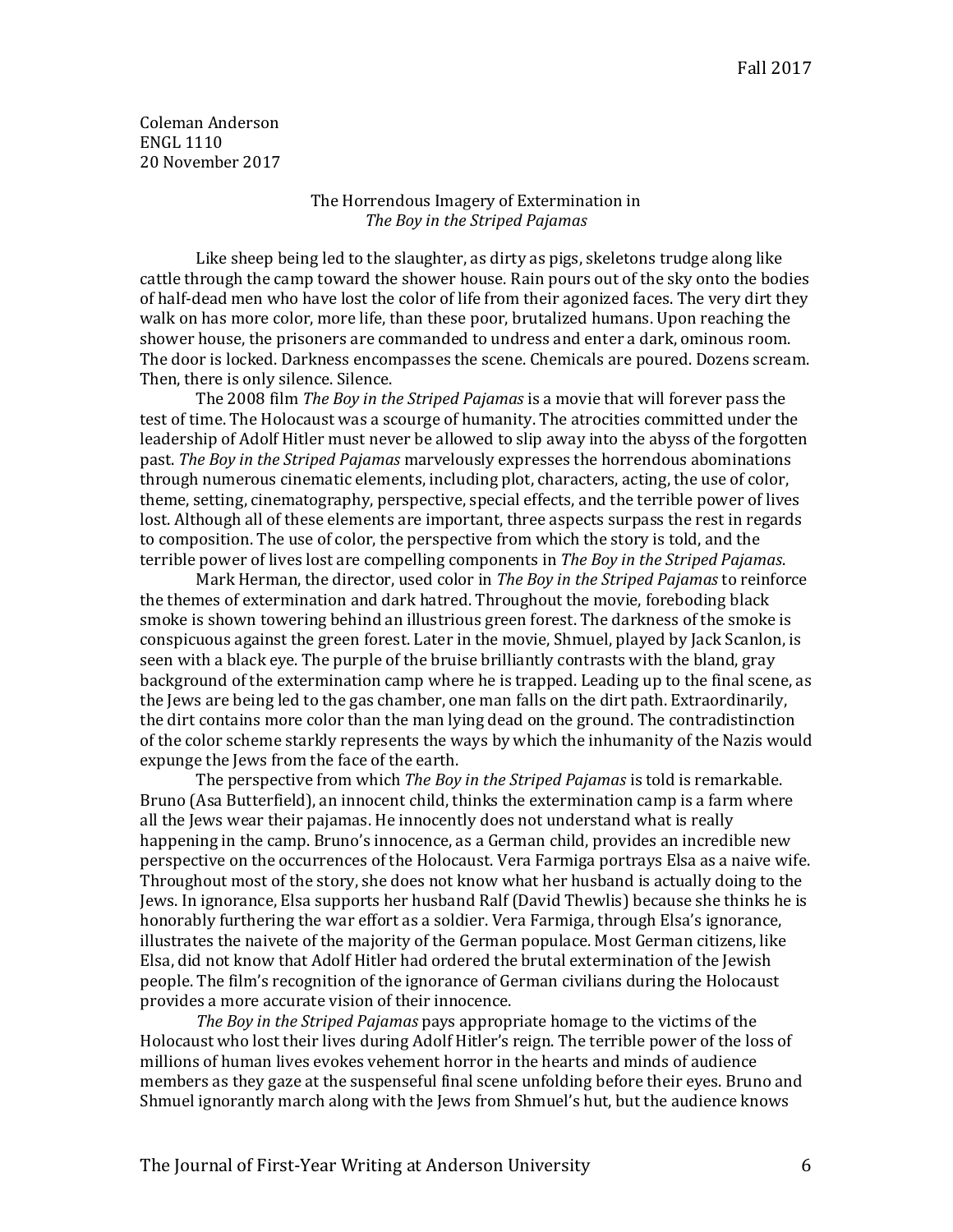exactly what is about to transpire. The tension is thick enough to cut with a knife as audience members beg Bruno and Shmuel to escape while they still can. Despite the desires of 21st century observers, the boys, trapped in the midst of the crowd, continue to travel toward their demise. The fact that other Jewish prisoners are helping the German soldiers lead their race to the gas chambers is disgusting. These monsters, with no regard for the value of human life, apathetically force their fathers, their brothers, their sons, to march to their annihilation. The Jews, as they trudge through the dirt, have lost all hope. They are dead men being led to exterminate their empty bodies. Adding to the suspense of the scene, rain, like tears from Heaven, shower down from a gray, despairing sky onto these skeletons. When they finally arrive at the gas chambers, told that it is only a shower, the prisoners are forced to undress and enter the supposed showering room. The heavy, somber door is locked behind the unfortunate men whose fates have been sealed. Light leaves as the Jews are swallowed in darkness. A soldier is seen pouring in chemicals and the prisoners scream. Bruno and Shmuel, two innocent eight-year-old boys, are terminated. The camera zooms in on Ralf, Bruno's father, as he stands, mouth agape, awestruck in disbelief at the realization that his only son had just been destroyed by the same machine that he was in command of operating. Elsa, Bruno's mother, is heard screaming in anguish for her dead son. These reactions pay tribute to the pain of all the fathers and mothers whose children were slaughtered during Adolf Hitler's genocide. The final shot of the film speaks louder in its silence than any amount of words.

 There is no way for anyone to effectively honor the victims of the Holocaust. Mark Herman's decision to end the movie with a silent visual of a room full of clothes provides the audience time to reflect and pay their respects to the millions who lost their precious lives during Hitler's insane massacre. The power of silence to convey the horror of human  extermination provides the profound final message of *The Boy in the Striped Pajamas.*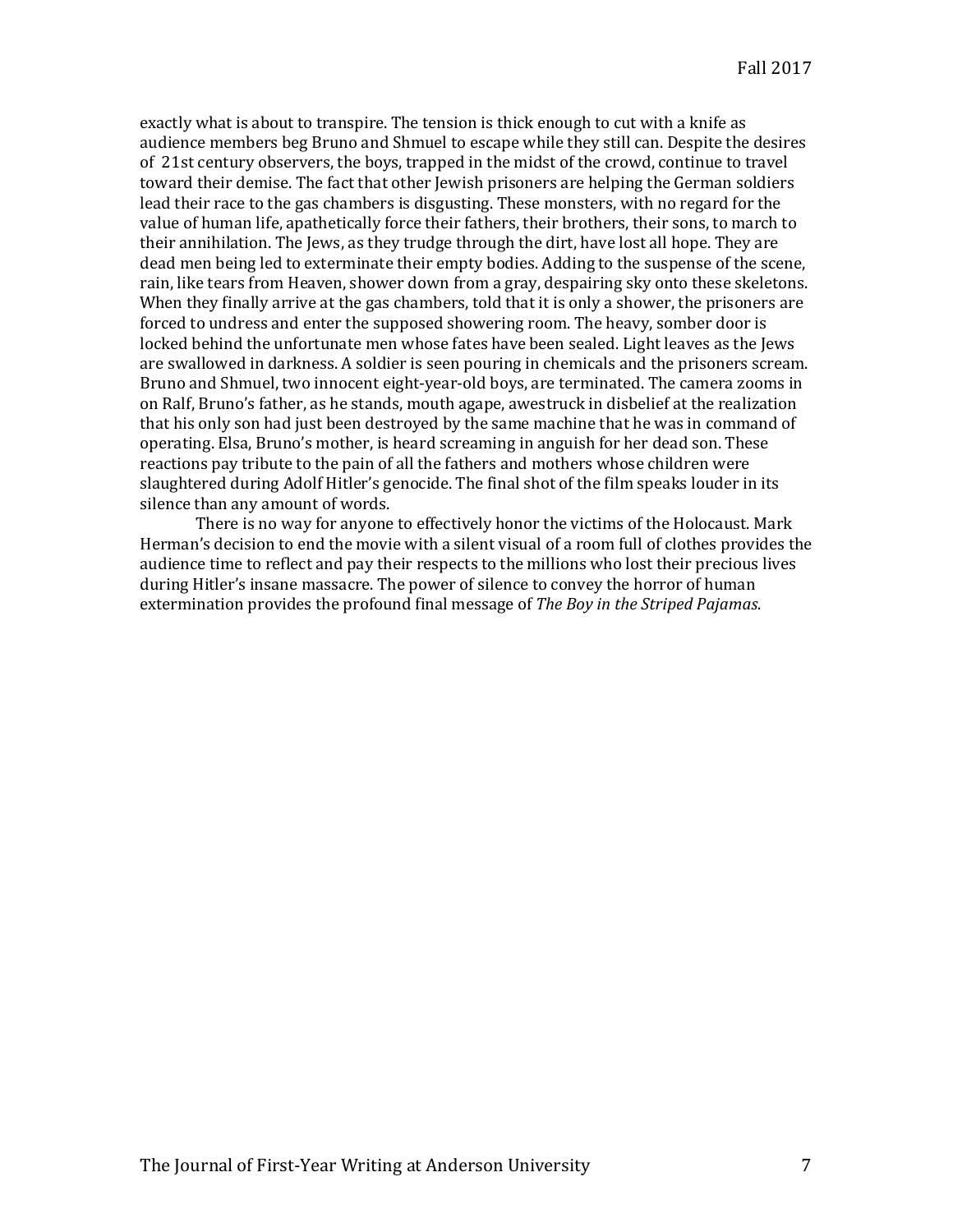November 1, 2017 Leah Reger ENGL 1110

# An Appeal for Diversity Barbara Bush's Wellesley Commencement Address:

 Should women pursue a career or the traditional role of a mother? As the third wave of feminism took off in the early 1990's, women continued to question the evolving ways in which society depicted the role of women. They sought to redefine the ideas and words that characterized sexuality, womanhood, beauty, gender, and femininity. Having grown up in the wake of second wave feminism, the college-aged females of the 1990's had been raised in households where they were taught to gain success, achieve greatness, and overcome sexism. These ideas led to the pursuit of equal opportunity in the workforce, breeding a generation of women that chose their career over having a family.

After Alice Walker, feminist and author of *The Color Purple*, declined the invitation to give the 1990 commencement speech for Wellesley College, First Lady Barbara Bush was asked if she would be willing to do so. Since the women graduating were trained by Wellesley to become successful through their professions, the students were critical of Bush's devotion to family. Outraged, 150 students signed a petition against Bush speaking due to their belief that the college was promoting a role model who did not represent many of their own values. Arguing that her achievements came from the ring on her left hand instead of a self-driven career, the 150 students sparked a debate. Should women be defined by their degrees and accomplishments or by their happiness in whatever they choose to become? With this in mind, Bush sought to deliver a speech that would open their minds to the valuable differences of individuals, as well as encourage them to pursue meaningful relationships in their careers and homelife.

 Seeking to capture her audience, Barbara Bush began her speech with the subject of diversity. Utilizing *logos* to subtly establish a basis for her *ethos*, she stated: "Wellesley, you see, is not just a place but an idea -- an experiment in excellence in which diversity is not just tolerated, but is embraced" (1). Following this statement, Bush continued with a story  about a young pastor who decided to play the game *Giants, Wizards, and Dwarfs* with a group of children. Adamantly declaring she would be a mermaid, one little girl was determined to play the game as this character, even though mermaids did not belong. With this story, Bush effectively praised the students of Wellesley for being different and seeking their own identity in the world. But she also wanted them to realize that "Diversity, like anything worth having, requires effort -- effort to learn about and respect difference, to be compassionate with one another, to cherish our own identity, and to accept unconditionally the same in others" (2). She was helping them understand that her occupation as a wife and mother, although different from their career choices, was no less important or meaningful.

After establishing her *ethos* through the subject of diversity, Bush reasoned that "Decisions are not irrevocable. Choices do come back" (2). With this logic in mind, she asked the students to ponder three important life choices as they began to find their true colors. "The first is to believe in something larger than yourself, to get involved in some of the big ideas of our time" (2). Referencing her passion for literacy, Bush explained how she hoped to resolve many of the problems facing society by teaching people to read and write. She had used, and hoped to continue to use, her passion for literacy to benefit a greater cause, impact others, and promote new ideas.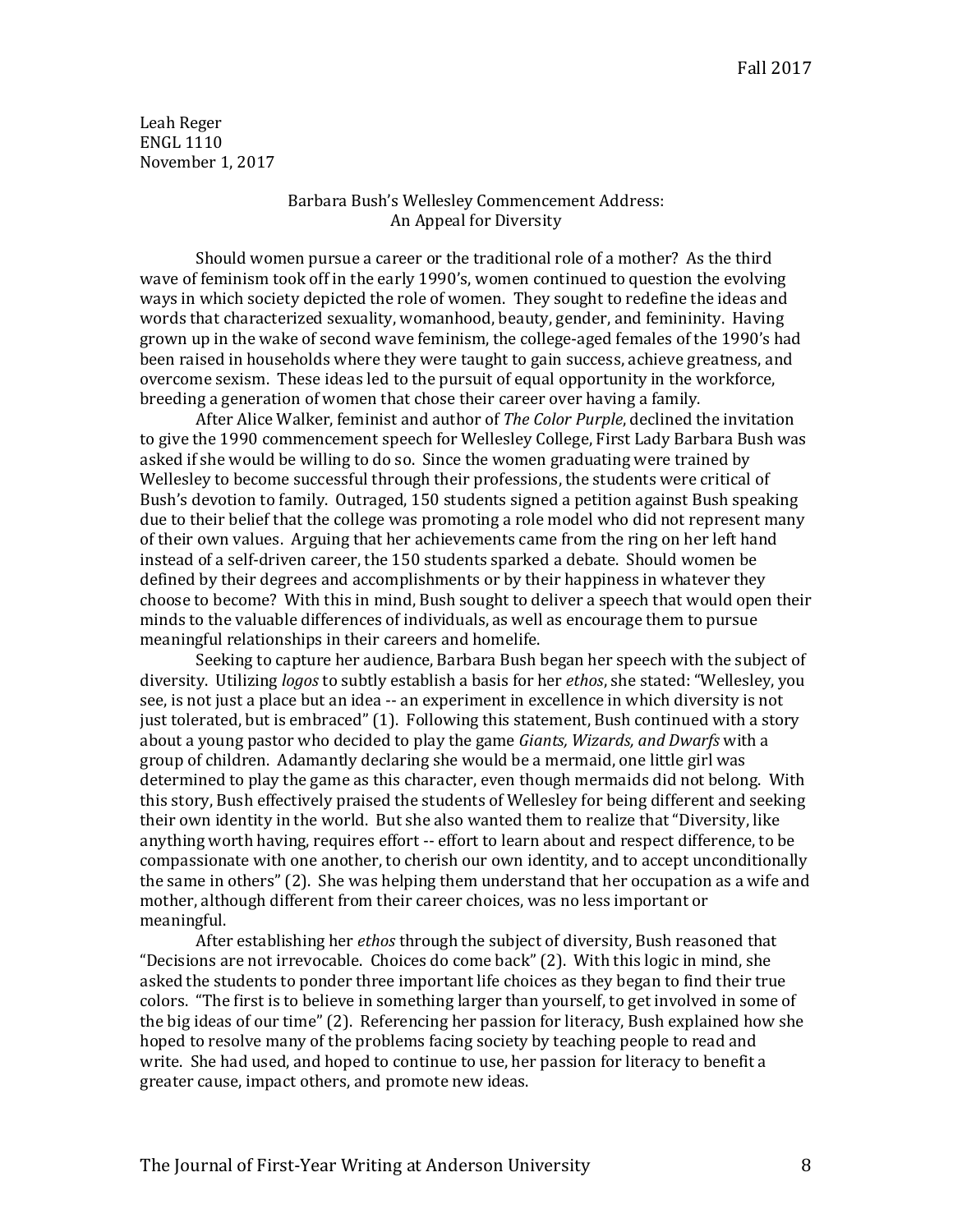In addition, Bush argued that joy is a necessity of life. She explained: "Whether you are talking about education, career, or service, you're talking about life -- and life really must have joy. It's supposed to be fun" (2). Realizing that her audience was career driven, Bush used strong pathos to illustrate the joy in her married life. George made her laugh through their triumphs and tears, which created an extremely strong bond in their marriage. With a twinkle in her eye, Bush quoted Ferris Bueller: "Life moves pretty fast; and ya don't stop and look around once in a while, ya gonna miss it" (2). Bush knew that laughter and joy correspond, and both are extremely beneficial for success.

 connections. Understanding that a life devoid of meaningful relationships is detrimental to a human soul, she stressed, "But as important as your obligations...will be, you are a human being first. And those human connections...are the most important investments you will ever make" (2). With convincing pathos, Bush drove home her point by illustrating the inevitable regret of living a lonely life. "At the end of your life, you will never regret not having passed one more test, winning one more verdict, or not closing one more deal. You will regret time not spent with a husband, a child, a friend, or a parent"(3). Perhaps most importantly, Bush addressed the importance of human

 many students in the audience did not approve of her as a role model for a successful career life. However, with wisdom that only comes from living life to the fullest, she was able to help the students understand the true nature of success. One woman might want to become focused on her career. Another might choose to have a family. But wherever they are, whatever they become, both have aspirations that are unique to them. As Bush wisely observed, "Your success as a family, our success as a society, depends not on what happens in the White House, but on what happens inside your house" (3). She realized, and hoped the students would agree, that both family and society need strong, dedicated women. Dreams, ideas, and choices are different for everyone, but each individual is an important contribution to the world. The diversity of women should be cherished so that "your future [may] be worthy of your dreams" (3). Barbara Bush delivered the commencement speech at Wellesley in 1990 knowing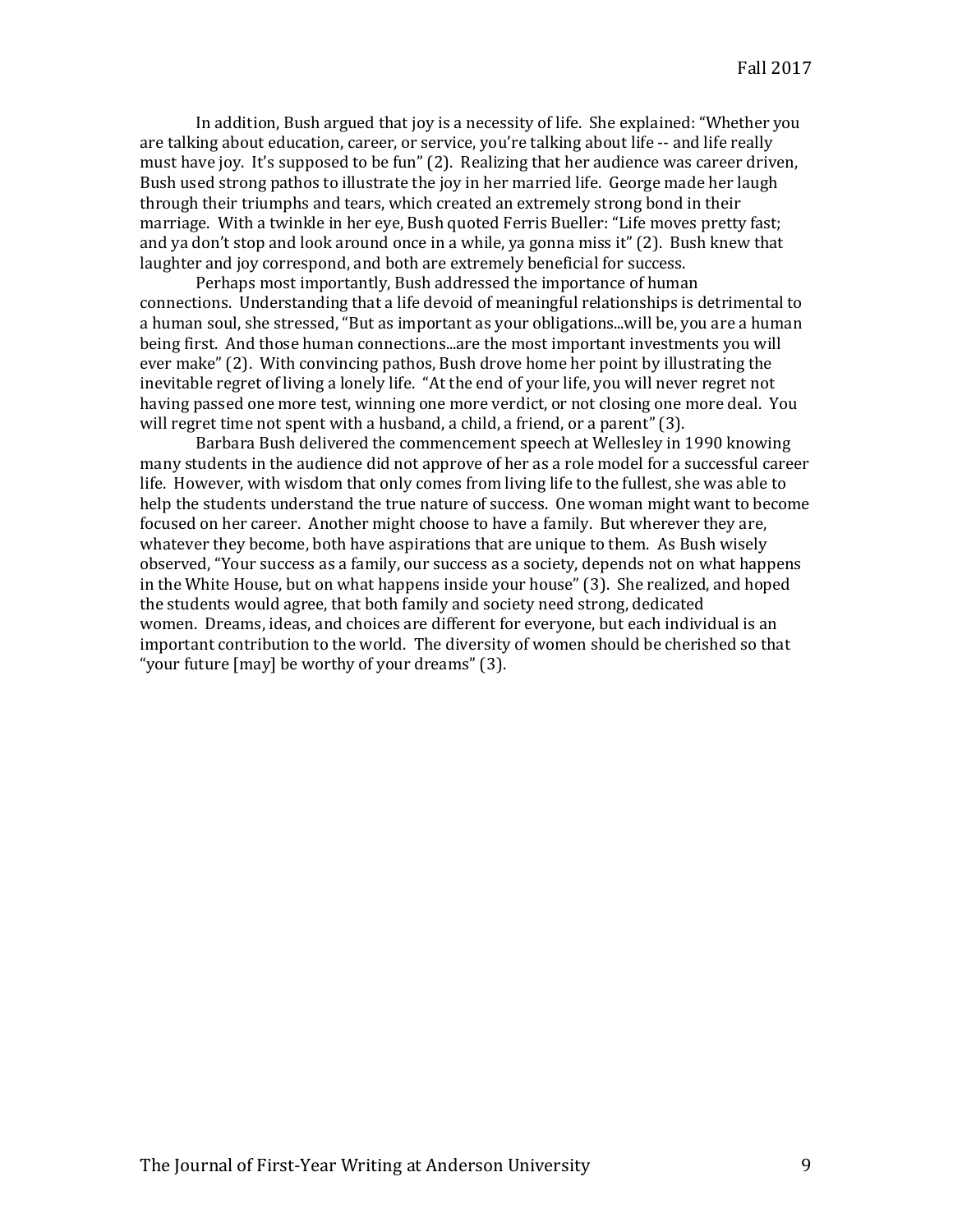Aeva So **ENGL 1110** 

#### Standing Firm in Peace in the Storm of Inequality

 The America of 1963 was a cesspool of segregation and racial injustice. During this time, relations between whites and blacks were in a state of heightened tension because of racial violence and discrimination. As people struggled in the fight for equality and liberty, marches, rallies, and demonstrations became commonplace. Possibly the most influential leader of these types of movements was a brilliant man named Dr. Martin Luther King Jr. In Washington DC on August 28th, 1963, over 250,000 people gathered at the Lincoln  Memorial to hear one of history's most iconic speeches. Dr. King used *ethos, pathos,* and logos in his famous speech to jumpstart the American racial revolution by inspiring people to love and accept one another regardless of their ethnic differences.

Dr. King was an inspirational and revolutionary man. Gifted with the ability to see the reality of the racial and political climate of his time, he poured hope and encouragement into the hearts of the dreamers who yearned for equality. Reverend King was also a religious man. His love for the Lord shined through his faithful efforts to unite God's people, black and white alike. Driven by the intensity of the racial division in America, Dr. King delivered a speech that deliberately targeted black and white Americans in the southern states and New York, with the purpose of bringing hope to blacks for a brighter future, and encouraging whites to bridge the racial divides within their communities.

As a prominent figure in the African-American community, Dr. Martin Luther King struggles as every other black man living in America during that time, the *ethos* in his words was magnified. Many people held him in high regard and took his words as gospel. As a man of the cloth, Reverend King was also perceived as a man with pure motives and sound reasoning. He quotes the Bible to further clarify the essence of equality and his religious beliefs. "I have a dream that one day every valley shall be exalted, every hill and mountain shall be made low, the rough places will be made straight and the glory of the Lord shall be revealed and all flesh shall see it together" (89). His wise and credible words strongly influenced thousands to follow his footsteps, as they marched through peaceful movements and walked the path of righteousness. Because of his honorable efforts to piece together a broken society, Reverend King was kept in great esteem when it came to the fight for freedom, and his words held significant weight. Ir. was an authoritative and credible voice in his community. Because he faced the same

Dr. King's speech appeals to the audience's desire for freedom and justice through his expert use of *pathos*. "This momentous decree came as a great beacon light of hope to millions of Negro slaves who had been seared in the flames of withering injustice. It came as a joyous daybreak to end the long night of their captivity" (86). Within this context, his use of words such as "light," "hope," and "joyous" resound an optimistic connotation, which point to and celebrate the ultimate victory of freedom. On the other hand, he does not fail to echo a dark and restrictive connotation through the use of words like "shadow," "seared," "withering," and "captivity," successfully creating an oppressive tone to juxtapose with his tone of liberty (86). Dr. King's uplifting tone evoked within his audience a strong desire for freedom. The oppressive tone, however, appeals to the audience's repressed pleas for racial justice. The juxtaposition of these tones inspires people to fight for what they truly desire: equality for all Americans. The intentional and deliberate timing in his delivery contributed greatly to the overall effectiveness of Dr. Martin Luther King's speech.

Reverend Martin Luther King Jr.'s wise words had the power not only to touch the hearts of the listeners, but also their minds as well. Through logic and reason, he urges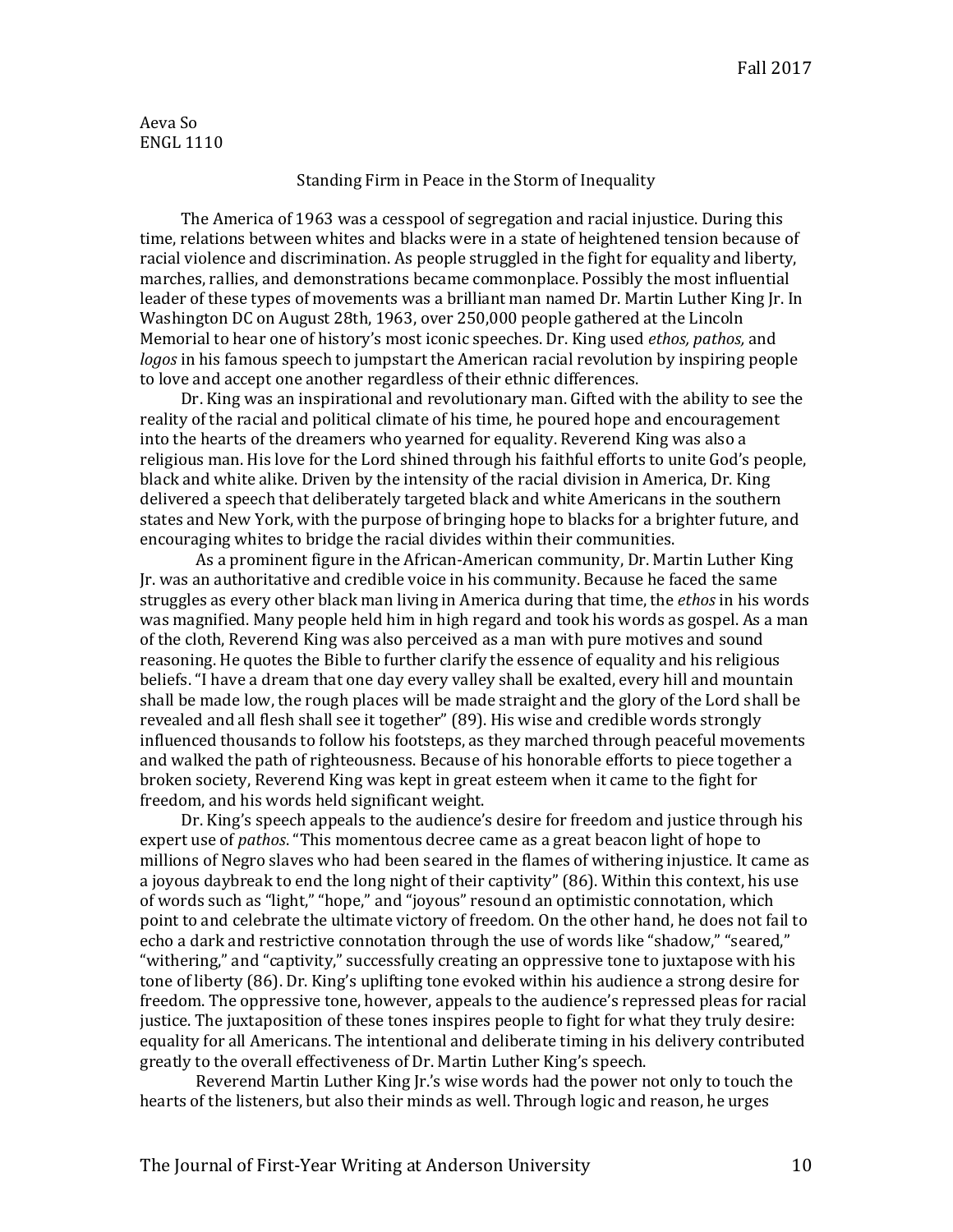victims of racial prejudice to stand firm in dignity, discipline, and peace. "We must forever conduct our struggle on the high plane of dignity and discipline" (87). As in any situation, drawing motivation from bitterness and turning our hateful emotions into physical violence and grudges, do us no good. Dr. King addresses these ideas with thought-provoking words that appeal to the audience's desire for logical reasoning. "Let us not seek to satisfy our thirst for freedom by drinking from the cup of bitterness and hatred. [...] We must not allow our creative protest to degenerate into physical violence" (87). His message is rational and clear: by responding to problems with aggression and resentment, we are adding fuel to the fire and allowing the flames of divisiveness to burn hotter. For in the act of physical force and belligerence, our true intentions become unclear and ineffective, blanketed by hostility and anger. Remaining peaceful yet stern was a key value that Dr. King stressed in regards to the battle for justice, urging all to rise above violence and face conflicts with honorable intent. His constant use of *logos* appealed to the audience's desire for a rational way to bring about peace and equality between all races.

 The year 1963 in America was considered the epitome of racial injustice. Segregation, violence and discrimination grew rampant as tension between white and black men heightened. Amidst the storm of inequality, a brilliant man stepped forward to lead the oppressed African-American people to freedom and equality. This leader, of eloquence and peace, Dr. Martin Luther King Jr., stood beside his fellow black brothers as they fought for equal opportunity and liberty through marches, rallies, and demonstrations. Through the delivery of one of history's most iconic speeches and the careful and creative use of *ethos*, *pathos, and logos*, Dr. King set the American racial revolution in motion by inspiring people to embrace one another in love regardless of their ethnic differences.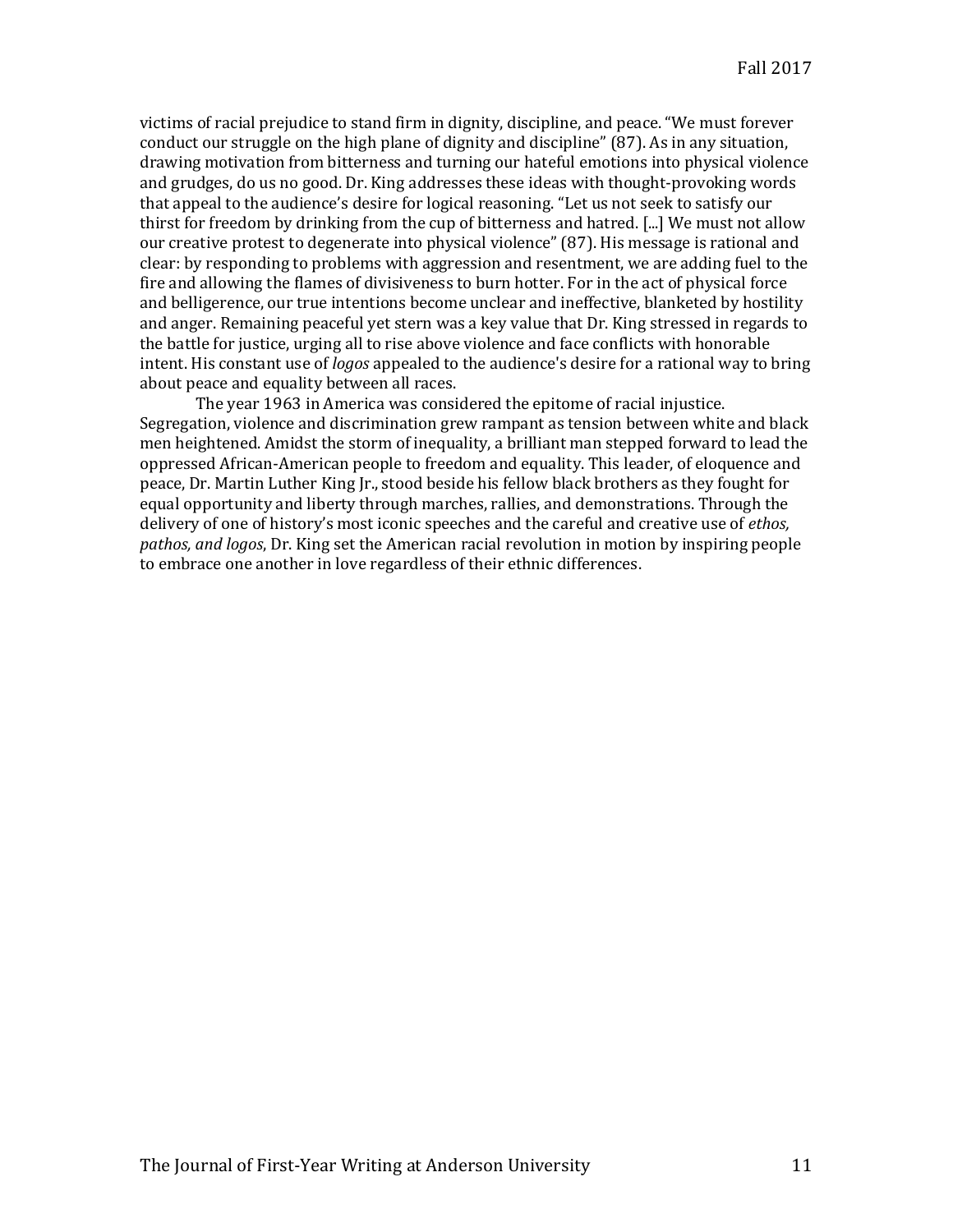Rachel Miller ENGL 1110 8 December 2017

#### Difficult Decision of Abortion

On August 15, 2014, in her article for *The Washington Post*, Janet Harris shows that many declare abortion to be a "difficult decision," including Hillary Clinton and Planned majority of women who choose abortion have "high confidence in their decisions." So describing abortion as a "difficult decision" poses a problem for abortion supporters: Parenthood. Harris discourages such language. Providing statistics, she shows that the

 It is a tacit acknowledgment that terminating a pregnancy is a moral issue requiring an ethical debate. To say that deciding to have an abortion is a 'hard choice' implies a debate about whether the fetus should live, thereby endowing it with a status of being. It puts the focus on the fetus rather than the woman. ("Stop")

Although many women confidently choose abortion, they blindly make that choice. If more women were scientifically informed about the development of the fetus in the womb instead of just their own "rights," abortion would be a less confidently chosen solution. Thus I disagree with Janet Harris: abortion is rightly called a "difficult decision" by those who understand the magnitude of the choice because terminating a pregnancy is an immoral act - abortion is killing a human being.

Fetuses are indeed human beings from the moment of conception. At that moment, the sperm and the egg unite to become 46 chromosomes, which is the specific number of chromosomes that distinguishes a human being from a lump of cells. This union of the sperm and egg is called a zygote. Keith L. Moore, a renowned embryologist, writes in his  textbook *Before We Are Born: Essentials of Embryology*, "[The zygote], formed by the union of an oocyte and a sperm, is the beginning of a new human being." Killing an unborn baby at any time after conception is murder. There are many claims that a baby should not be considered human if it is not "intelligent" nor "able to live on its own" nor "fully developed." However, the argument is invalid: not all people outside of the womb are intelligent, able to live without a mother, or are fully developed. Although the unborn baby is inside the woman, the baby is separate from the woman's body. Pro-choice women claim, "my body, my choice." Yes, women choose whether or not to participate in sex or to use contraceptives, but once the egg is fertilized, another human being exists. It is not just her body anymore. The baby has a separate genetic code and often has a different sex and blood type. The baby is inside the woman, but the fetus is a completely different entity.

Even in the case of rape, many women would rather keep the baby than to experience another trauma. Abortion negatively affects the body and the mind. Physically, the side effects of an abortion potentially include abdominal pain, vomiting, damage to female organs, and in rare cases, death. Astoundingly, the psychological effects of abortion are worse. According to testimonials on LifeSiteNews.com, one woman writes, "I felt dirty and worthless .... It may be difficult to understand but the violence of the rape made much less of an impact on me than the abortion." Women who choose abortion often experience flashbacks, anger, and suicidal thoughts. Even years after the procedure, they often wonder, "what if?" They imagine what the baby would be like if they had not terminated their Post Abortion Stress Syndrome, which includes guilt, anxiety, numbness, depression, pregnancy.

When a pregnancy is terminated, a baby - a human being - is killed. Regardless, some people separate abortion from homicide and murder. According to a recent *New York Times* article, in the shooting at First Baptist Church in Sutherland Springs, Texas, police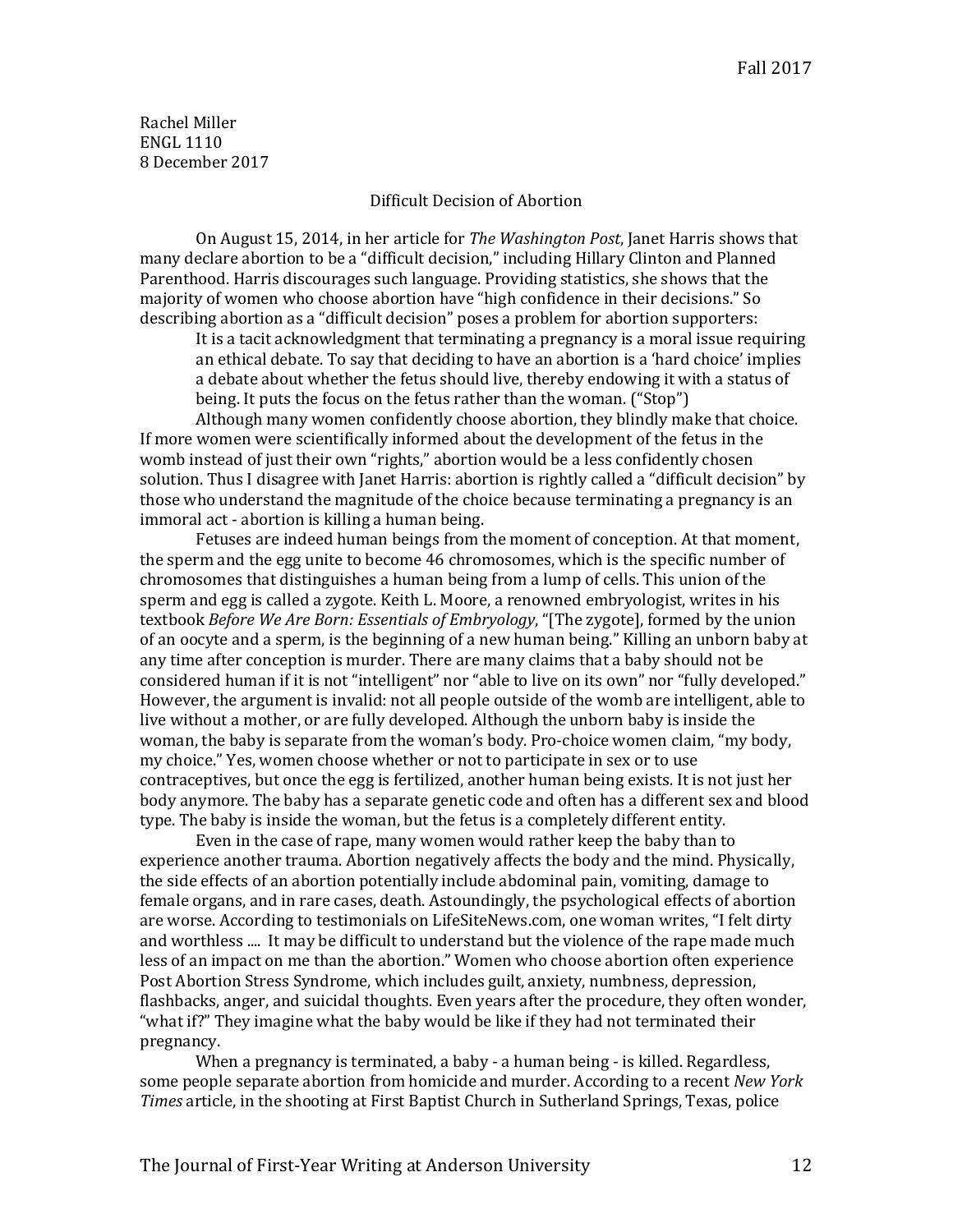officers counted 23 dead people inside the church, including an unborn child. If the mother of that unborn child decided to have an abortion the day before, the baby would not have been considered killed, but rather that her pregnancy was terminated. How can the purposeful death of a fetus be both a horrible crime and a government-subsidized solution? The difference between legal and illegal killing of an unborn child mainly relies on the mother. If the woman does not desire to have a baby, abortion legally allows her to eliminate the fetus - sometimes free of charge. It is no mystery why fully informed women find abortion to be a "difficult decision."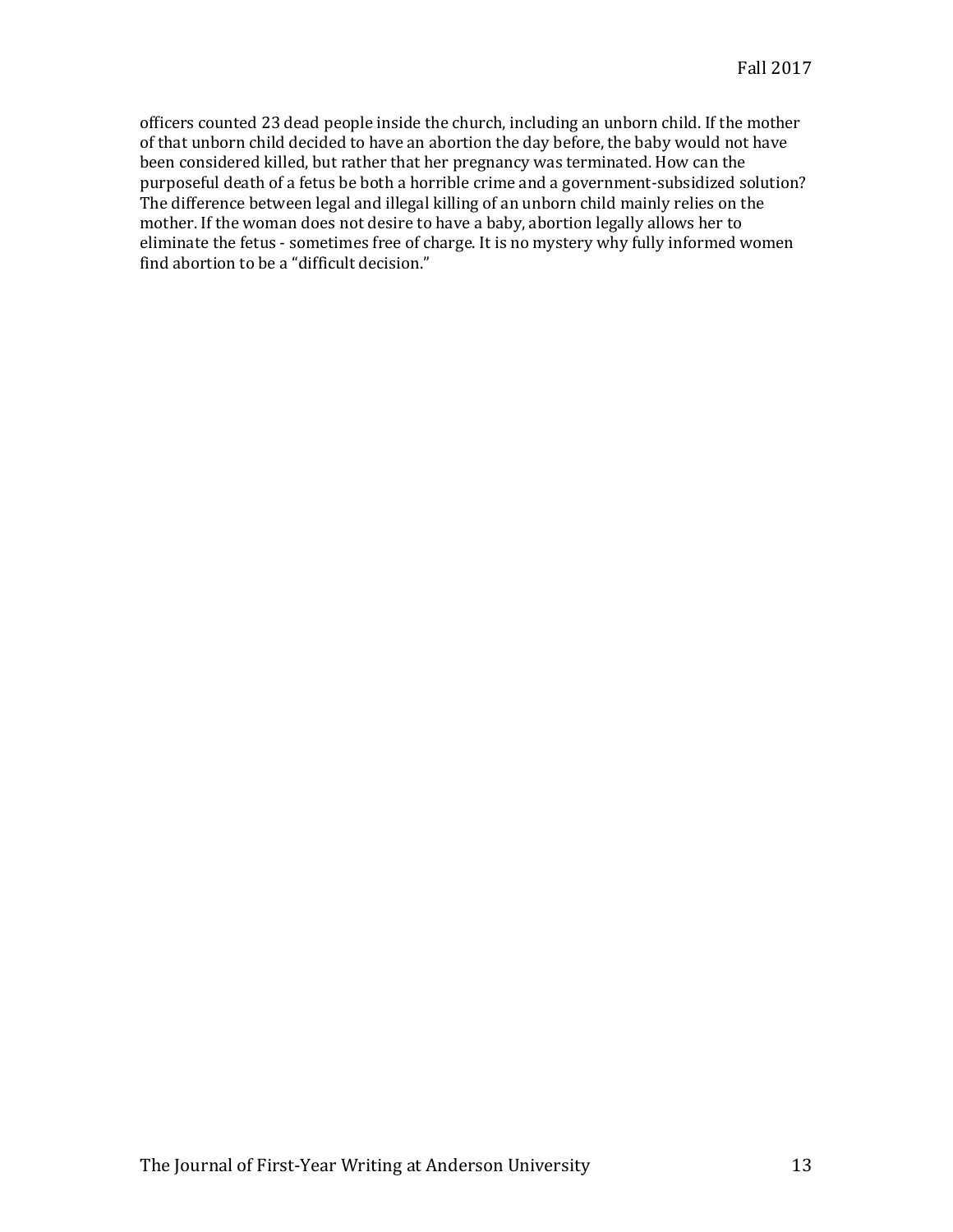December 8, 2017 Trey Campbell ENGL 1110

#### Why I Don't Use Spotify and Similar Services

 Music is an indescribable force that can change the way we feel, act, or think. When listening to music, millions of people turn to "music streaming services" such as Spotify, you can download on your computer or smartphone. The "premium" packages allow subscribers to stream individual songs from a vast music library for a small, monthly fee. But could this phenomenon potentially ruin the music industry? Unfortunately, the average person doesn't know music streaming services severely underpay the artists who use the platforms. Unintentionally, listeners are devaluing music that artists have spent months producing. As a musician myself, I am concerned that if this new technology continues to thrive, the music industry could possibly be ruined forever. Pandora, or Apple Music as their music platform. Essentially, the service is a library of music

In the digital age, streaming is the new normal. Sadly, there are many shortcomings to this new system. According to a study conducted by The Trichordist website, the average revenue per stream on Spotify is 0.00437 cents. To put it in perspective, imagine if an indie artist released an EP that had five songs on Spotify. If each song acquired 10,000 streams, the artist would receive \$218.50. Now imagine if even 1,000 people bought a physical or digital copy of the EP for \$5. The artist would receive \$5,000. "I actually haven't made any money from Spotify and don't see it as a revenue source," says professional jazz bassist Nick Tucker, who has produced several CDs along with his brother, Joel Tucker. "In fact, I think numbers will show that Spotify in general isn't profitable for any but the most famous musicians." Normally music streaming apps offer a "premium" package to access millions of albums for \$10 a month. The main feature of the package is that you can pick the particular songs off albums on the platform's vast library. Even though it may be convenient, music streaming services are destroying the livelihoods of thousands of emerging artists, and it is not going to stop anytime soon.

 In addition to not paying artists well, Spotify isn't very fair to its new artists. When I first opened the Spotify app, I was greeted by a home page that contains several popular musicians. Upon searching, I was disappointed to find that there wasn't a section of the home page devoted to new musicians. Occasionally when I was listening, I would find an artist I had not heard before but only a handful of times. Large record labels pay Spotify and other streaming services to have their songs appear on the home page. Although this may sound like a crooked move on Spotify's part, it is a big source of their revenue stream. Without popular artists like Taylor Swift and Ed Sheeran, Spotify and other companies would decline, so they are going to protect their investment at all costs.

 If companies like Spotify continue to thrive, will people be willing to pay money for music? With millions of albums on Spotify, there is no need to buy CDs anymore. Although iTunes allows customers to buy digital copies of albums online, Apple Music is gaining in popularity over iTunes and poses the same problem to artists as Spotify. Accessibility comes at the price of ruining a major income stream that artists previously utilized. "I think the music industry is constantly changing," says Tucker. "For some years after the dawn of iPods and iTunes, many in the industry assumed that physical sales of music would just shift to digital sales. With Spotify, Apple Music, and YouTube, it seems more and more like consumers really don't want to pay for music!" Although Spotify is great for the consumers, it cheats the creators that made the platform famous.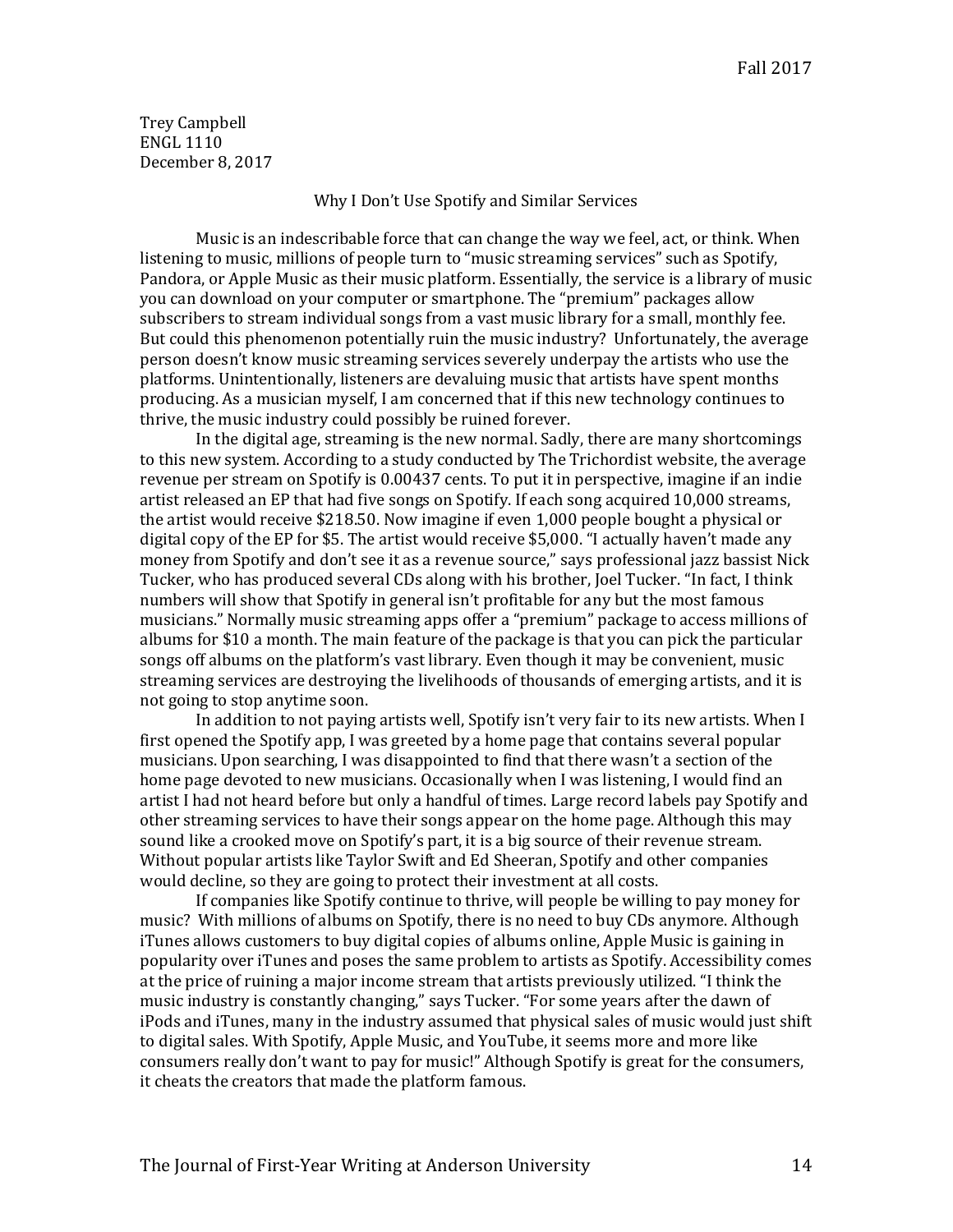While many might argue that music streaming services are comparable to the radio, the two serve completely different purposes in the economics of music. The radio's purpose is to advertise the album to the masses; Spotify's purpose is to make music accessible to its subscribers. On Spotify, listeners can pick a musician and listen to all the songs of that particular artist. On the contrary, the radio takes more of a general approach and plays all types of artists from the same genre. In the past if someone heard a song they liked on the radio, they would invest in that artist's music. Now, they only have to pull up their Spotify app and listen to the artist, which in turn devalues all the hard work musicians have put into their craft.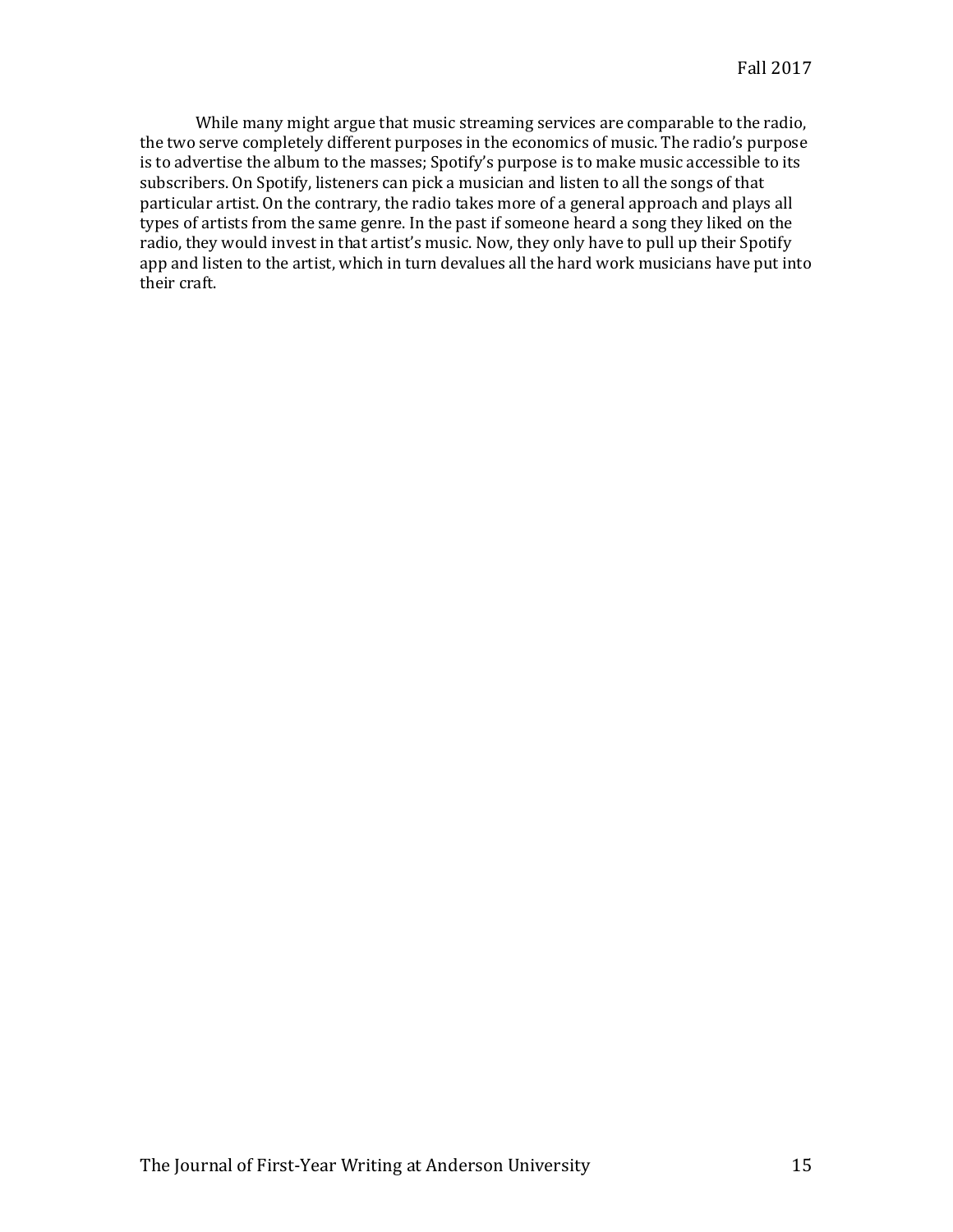ENGL 1110 December 13 , 2017 Daniesha Brown

#### Social Media: The Bad Uncovered

 For quite a while now, social media has been all the rage and, if you ask me, I do not see why. Many social media were created as a way to connect with family and friends and enjoy some harmless fun, but that has changed over the years. Many people make the mistake of putting something on social media or sending something through social media only for it to blow up in their faces in the worst way possible. As Jeffrey Rosen astutely observes, "The Web Means the End of Forgetting," which is easily one of the most verifiable statements I have ever heard. Once you put something out there, it can never be taken back, contrary to what we may believe. Unfortunately, far too often social media are used as ways to bully people from behind a screen and share too much personal photos and information about yourself. Social media has also been a catalyst for procrastination and distraction.

Cyberbullying is a very real and growing social problem and every day more and more people participate in this insidious cruelness. Cyberbullying is the use of electronic communication to bully a person, typically by sending intimidating or threatening messages. It can also be seen as sending out personal information about another person, whether it be true or not. I have been a victim of cyberbullying on the infamous Facebook. During high school, I had met a guy and started chatting with him on social media, and eventually discovered that he was in a relationship. His girlfriend had seen our messages and decided she would send me a few of her own. Receiving such threatening and demeaning messages can really hurt a person. I was restless that night as all the threatening messages she sent to me ran crazy through my mind. Would she really do those things when she saw me? I did not sleep well for weeks on end because I was so terrified. Anyone with a social media account can be bullied over the internet. Just being a part of social media can put you at risk. Like any other form of bullying, cyberbullying can cause increased feelings of sadness and fear, changes in sleeping and eating patterns, thoughts of suicide and many other side effects.

Every now and then, there is one girl out there who decides to send a risqué photo of herself to her boyfriend or someone she thinks she can trust, and ultimately, she ends up seeing just how wrong she was. A few years back, I had a friend in high school who decided it was okay to send photos of herself in the shower to a friend. The next morning, my social media feeds were ablaze with the photos of my friend, whom I thought had better sense. Needless to say, she was humiliated because everyone she knew had seen them. She was known as "That Girl" for quite some time. This situation did not only affect her, but it affected me as well. My peers started to think that maybe I was sending risque photos as well because we were friends. The famous quote, "Birds of a feather flock together", came to mind. These incidents may not only happen to you, but to your parents and friends as well. Of course, you could imagine that her mother had plenty to say about this. She is in her first year of college now and, up to this day, she fears that someone she meets will find those photos. The temptation to send such photos would not be so high if not for social media.

 Way too often these days, we quickly drop everything just to check our notifications. It does not matter what we were doing. The urge to keep updated on what's going on is simply too great. Such is the power we give to social media. I personally do not need any help when it comes to procrastination because I was born with a natural talent for it. I am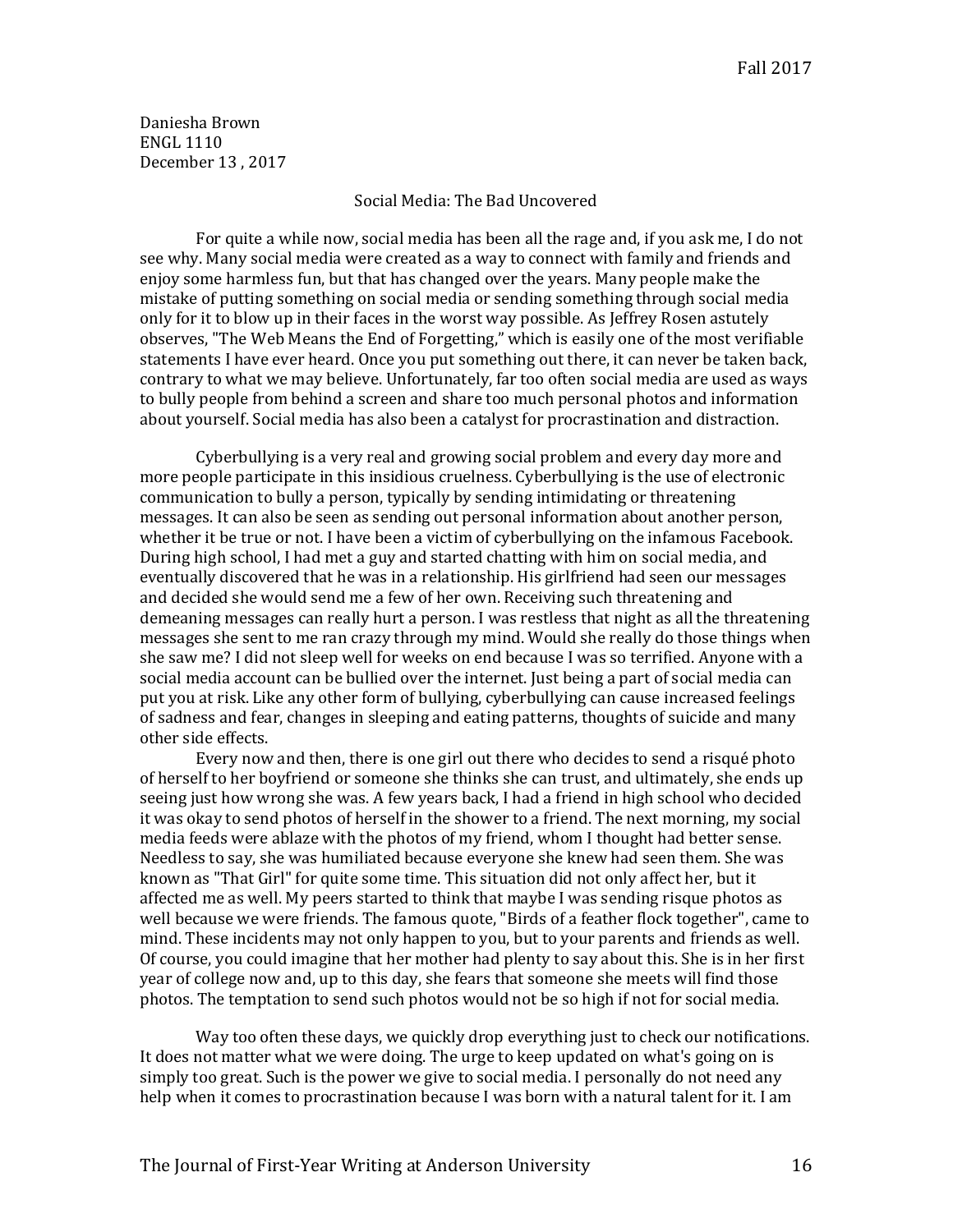sure we all would rather sit around and scroll through Facebook than doing actual work or study. It just seems easier, and a whole lot more fun, to chat with friends. I find it very hard to keep my phone out of my hands when doing homework, and even now I am scrolling through my Snapchat Stories. I have missed many homework assignments and study sessions because I was too distracted by social media. There is no way to sugar coat this. Social media is a BIG distraction, and if we do not get a handle on how much time we spend on it, we will never get anything done.

 Social media is not a necessary evil. We can live our everyday lives without it. We could avoid the dangers of cyberbullying and keep safe from widespread humiliation. We could also get a thousand more things done than we would normally. Social media does more harm than good.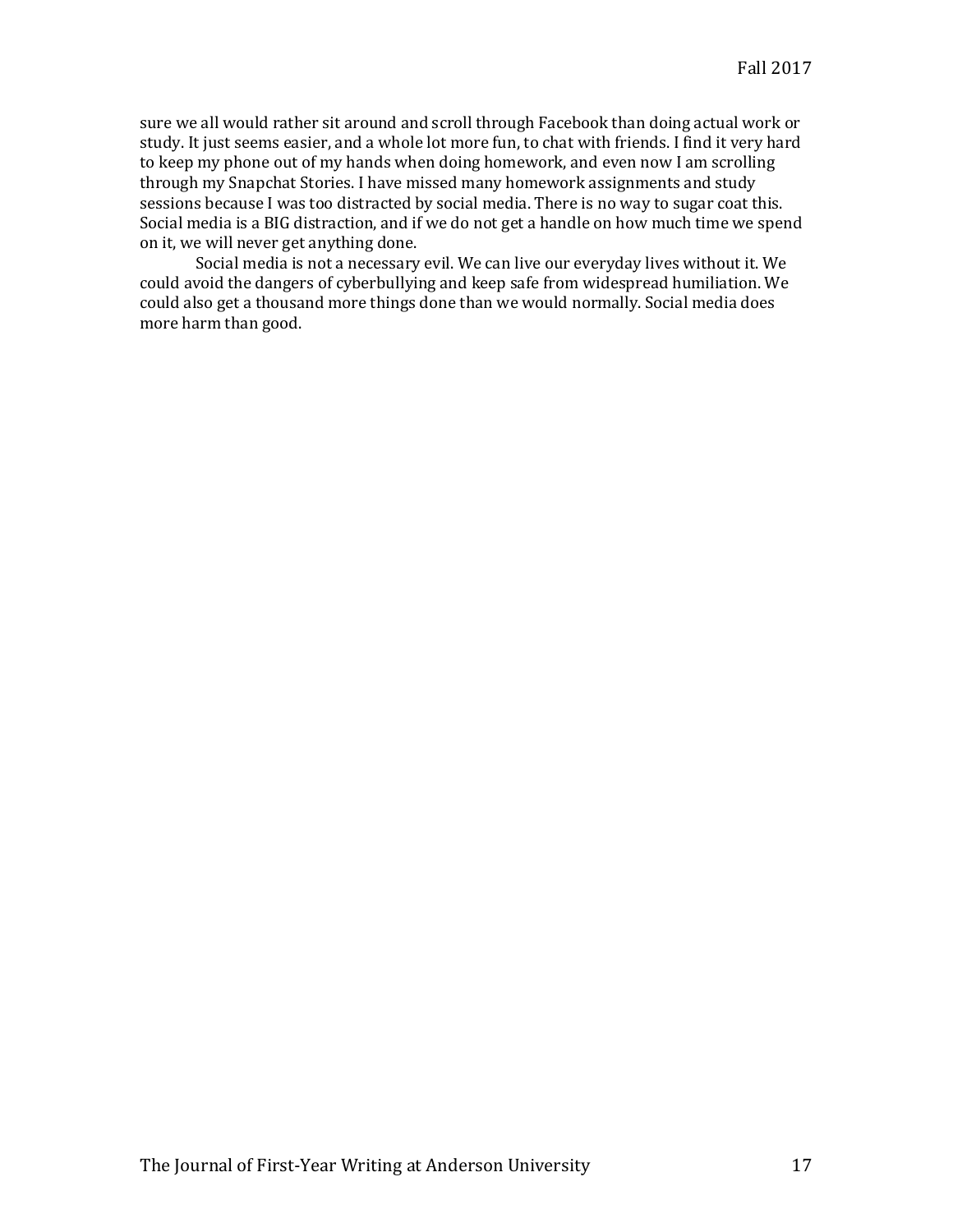ENGL 1120 November 12, 2017 Londyn Rouse

## Can History Reveal Truth About the Present? An Archival Research Essay

 There has been a long standing relationship between the church and school for many years. In my own childhood, I attended a private Christian school which worked very closely with the Church as well as in the educational system. Because of this relationship, there have been both benefits and challenges for the separate parties involved. In a collegiate setting, often it is hard to find a successful blend of both liberal arts knowledge and Biblical knowledge. It can also be hard to build a good relationship between the administration at the college and Church leaders as there are often conflicting views.

Anderson University is one of those colleges that was founded by the church as a Bible training school in 1917. The theological seminary was all that existed back at the creation of the school, but in the summer of 1928 the school expanded, adding a liberal arts degree as an option for students (Callen 82). However, during the 1930's the college experienced some of its greatest hardships. The great economic depression was sweeping the nation, and opposition from Church of God leaders about the liberal arts college created tension on the campus.

 This tension between administrators of the school and leaders of the Church created uncertainty for the student body. I researched this time period and found some information in a book about Anderson University history. The author, Barry L. Callen, describes the apprehension that the church leaders felt at adding the liberal arts college in the first place (Callen 86). However, Callen inserts that President John Morrison and Dean Russell Olt were strongly convinced that it was the best thing to do for the college. They were both very liberal in their thinking which could be a reason for their strong push to expand the college, even though they would receive pushback from the Church of God.

An artifact from the University archive collection that documents this discordant period of time for the school is an article in a newspaper called *The Broadcaster*. This newspaper was specifically written by and for the Anderson College and Theological Seminary, which suggests that its audience would be concerned with the controversy. The date on the newspaper is January, 1934, which was right after the Ministerial Association assembled at the mid-winter business session. The author gives an account of the unanimous decision made by the association to close the liberal arts college and provides commentary on that decision.

 No author is listed, and at first I found this confusing. I couldn't imagine why an individual wouldn't want to take credit for his or her writing, especially if it was published in a newspaper. Upon further consideration and reading of the article, I inferred that maybe the author wanted to remain anonymous. The content of the text is advocating to keep the college alive, which is an opinion contrary to the leaders of the church, so I could understand why the author wouldn't want his or her name to be published. I also know that the author was a pastor in the Church of God because the article contains stories of his or her dedication to the church. I believe that the author's purpose in sharing this information was to provide credibility to the reader and to show the reader that his or her opinion was valid.

 On the very last page of the newspaper, there is a list of the consequences of the liberal arts college closing. Nine consequences were listed, but number six was the most interesting to me. It says, "the good name of the Church of God and her institutions here in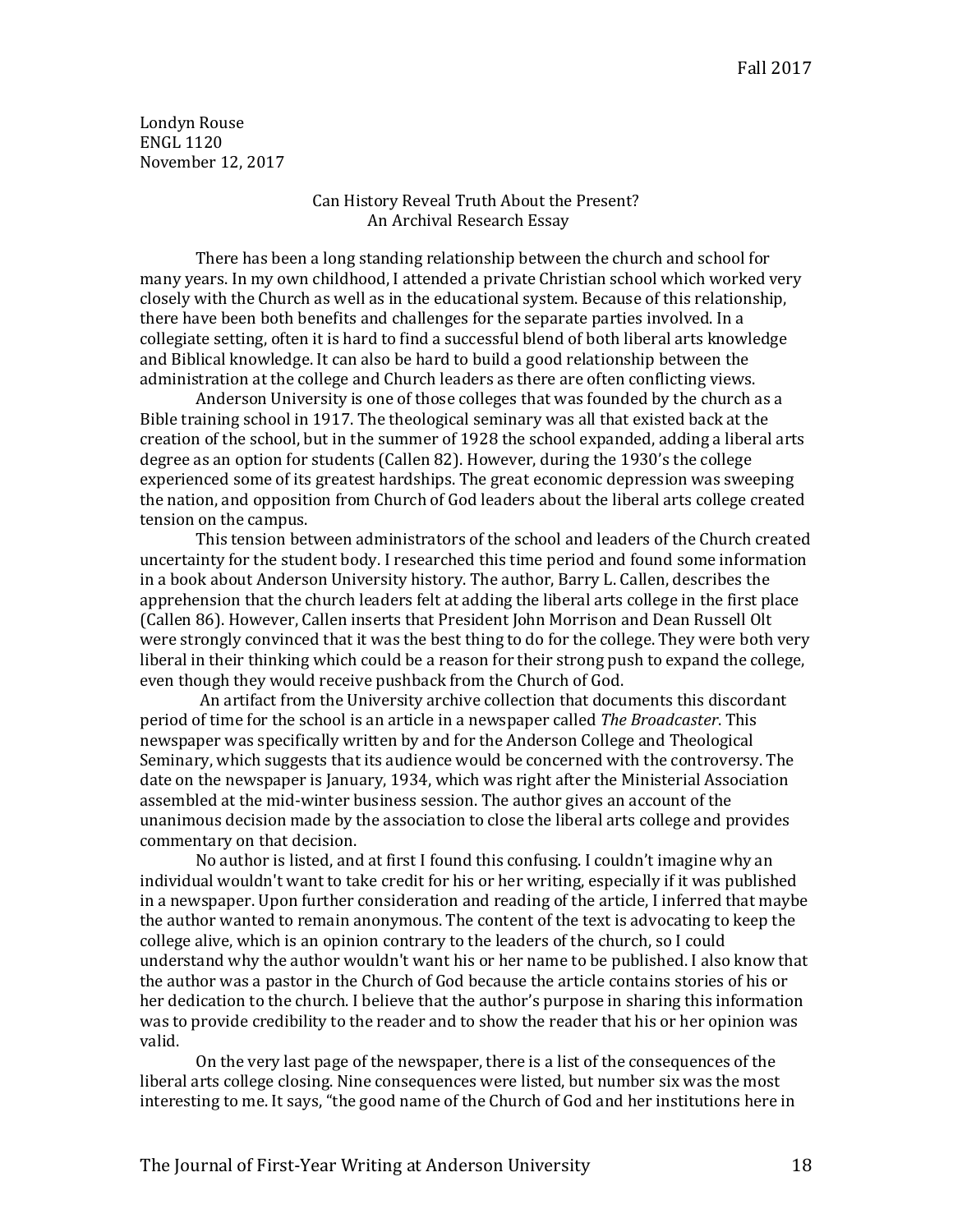Anderson would be ruined beyond repair." The language used here is what intrigued me to begin with. It is very dramatic in my opinion, and somewhat oversimplifies the problem. Many different perspectives should be considered here. Saying that the good name of the Church of God will be ruined because the administration considers closing one portion of the school is an overreaction to the conflict.

 It is also very interesting to me that the content in this article reflects how loyal and connected the institution was to the church, even though the two parties were quarreling at that specific time. Reverend James Fox, who was on campus during the 1950's, says that the connection to the church was very strong. Voicing a similar attitude as the one expressed by Reverend Fox, the author of the article in *The Broadcaster* uses language such as "the glorious Church of God" and is very careful to make sure that he or she does not offend the possible church leaders that will read this newspaper. In my experience as a student at Anderson University in 2017, I don't find that same connection to the Church of God at all. If anything, AU is one of the more liberal Christian colleges that I toured and considered attending.

In my pursuit of more information, I return to James Fox who offers his opinion about the Administration during the time. Morrison and Olt were very liberal influences on the school and are responsible for advocating to the church on behalf of the world with its ever changing and progressive standards. Ann Smith, who was a student around the same time as James Fox, says that during that time there were so many different kinds of people on campus, and they were not necessarily going to seminary to eventually work in the mission field. I think this shows the progress that was made during the years following the depression and all of the controversy around closing the liberal arts college.

 When asked about her thoughts on the importance of artifacts from the past in order to help us understand the present, Smith said that they have incredible value. She touched on the importance of connectedness and how it can affect the life choices an individual makes. Then those life choices can affect the coming generations and the cycle repeats. Artifacts represent our roots; they tell us where we came from and how our ancestors lived. They help us understand the good parts of life and the hard parts too. We can learn from others' stories, and we can even learn from our own story.

The story of Anderson University is one that can be useful in examining how the school functions today. It does not surprise me that there has been a push and pull between conservative and liberal beliefs even back in the 1930's because I see it on campus today. Students are beginning to push the limits and blur the boundaries between right and wrong or good and bad. This may be a consequence of the progressive nature of our society, but it helps to know that students on this campus have been concerned about the same kinds of issues for a long time. People will always be arguing about who is right and wrong, and this is amplified by adding religion and moral values into the mix. I also think that the church and educational system will always be in conflict with one another. Fortunately, college students are encouraged to think on their own. As Ann Smith said, we are all on a journey with our own unique story which leads us through each day.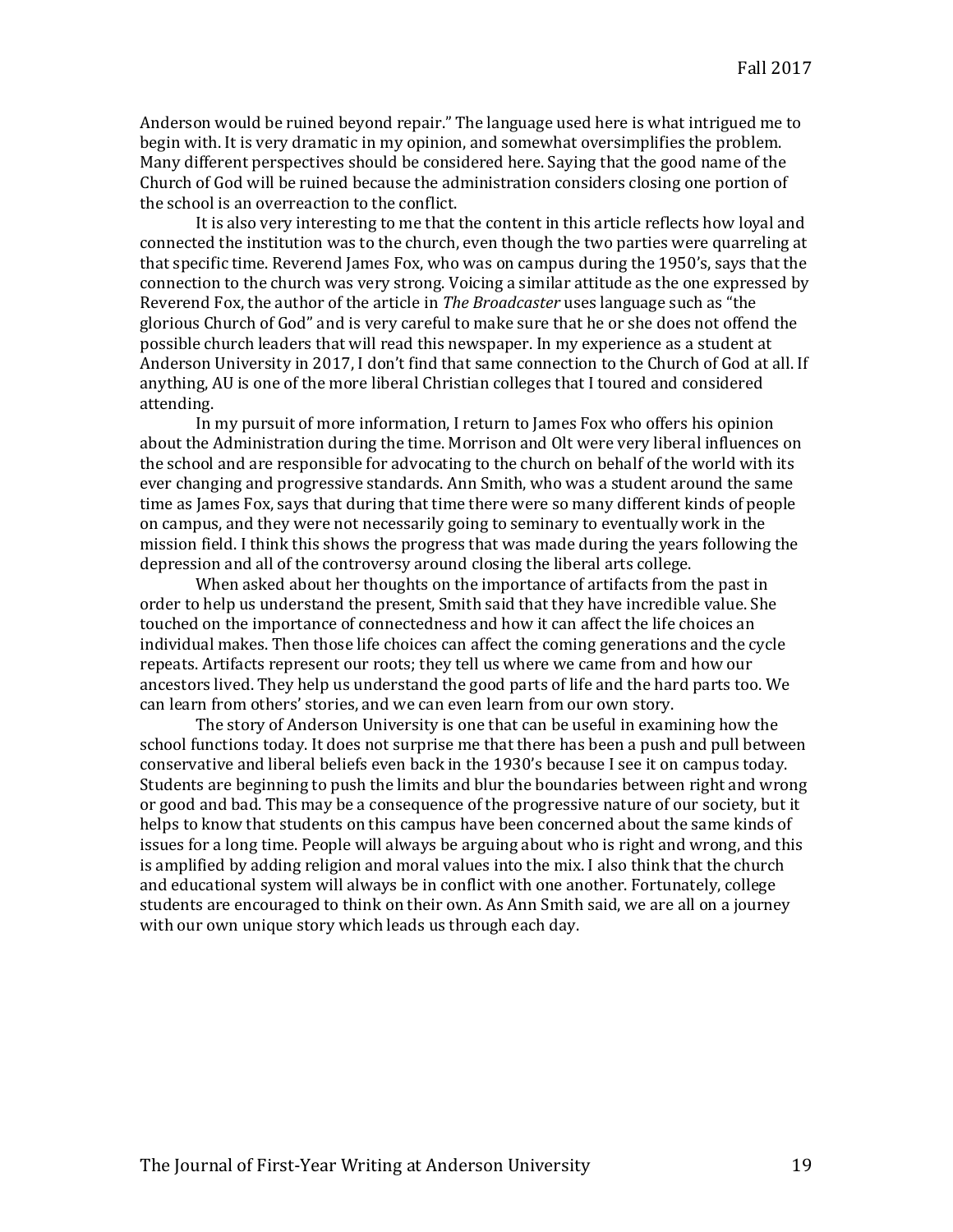#### Works Cited

 "Shall We Discontinue the College?" Article in a newspaper called *The Broadcaster*. 

January 1934. Item number 36, Category XC2. Anderson University Church of God

Archives, Anderson University Nicholson Library, Anderson, Indiana. 1 Nov 2017.

  Callen, Barry L. *Guide of Soul and Mind; the story of Anderson University.* Warner Press, 1992.

 Fox, Reverend James. Personal Interview. 10 Nov. 2017.

 Smith, Ann. Personal Interview. 8 Nov. 2017.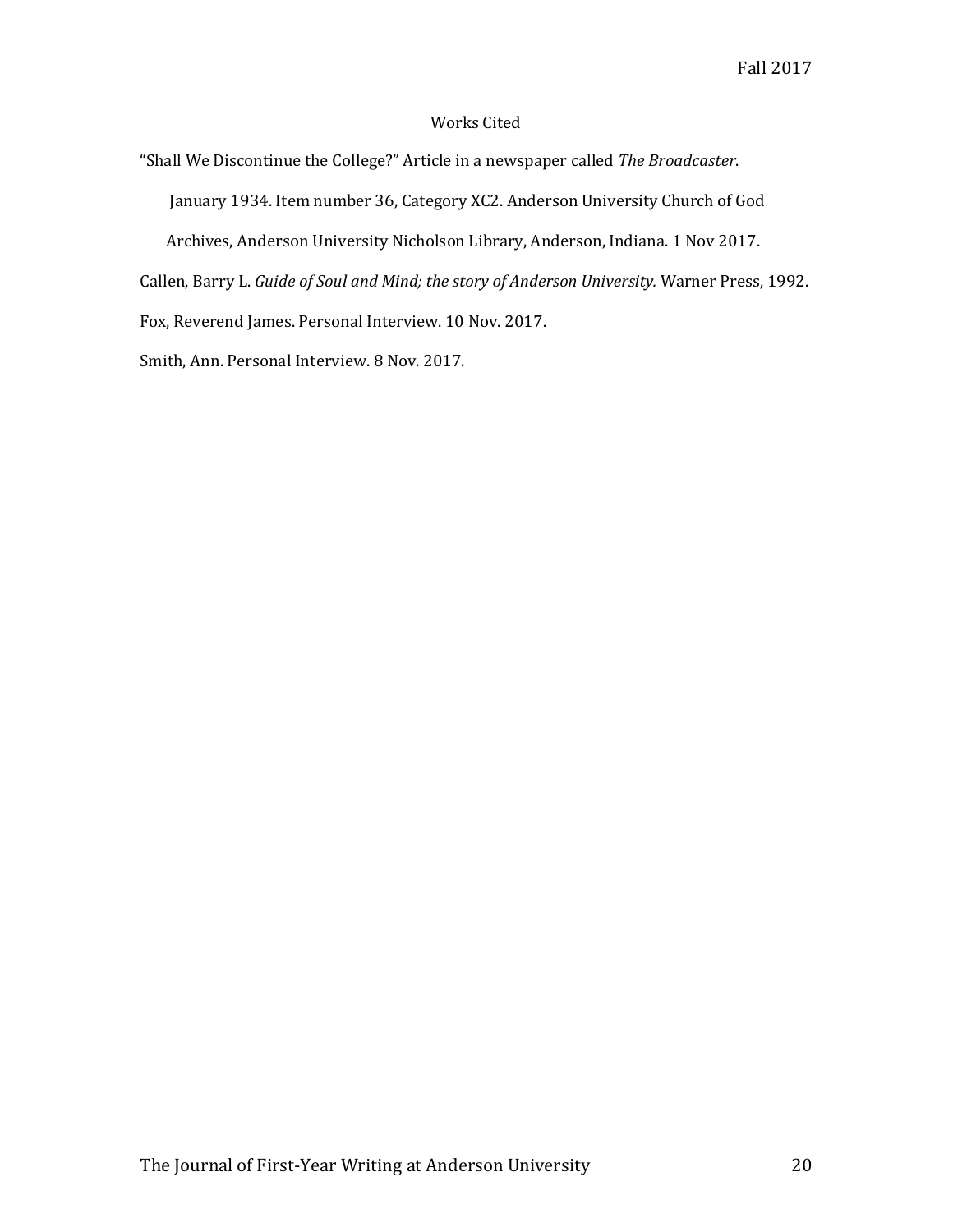December 1, 2017 Olivia Winslow ENG 1110

#### Spotify Royalties Explained

 Imagine waking up one day to see that your favorite album had been removed from Spotify. This is exactly what happened to Taylor Swift fans on a dreadful day in 2014 when Taylor and her team decided to remove her whole discography from Spotify. Taylor stated in an article in *Time Magazine,* "I didn't see that happening, perception-wise, when I put my music on Spotify. Everybody's complaining about how music sales are shrinking, but nobody's changing the way they're doing things." Taylor believed she was not being properly compensated for her music through the royalties they were paying her. Taylor and her team therefore took a stance against Spotify and the music industry by removing her music from Spotify. However, many artists will not remove their music from Spotify like Taylor Swift did. Artists and songwriters must be paid the royalties they are owed in a timely manner.

 Artists have had a problem with Spotify's royalty system since they launched in 2008. As Spotify nears its 10th Birthday they are still struggling to find a royalty system that artists, labels, and Spotify themselves agree with. Before we discuss how Spotify attempts to pay the royalties artists and songwriters are owed one must define what a royalty is, the types of royalties, and who receives the royalties. A royalty is a payment to an artist or songwriter for each copy of their work that is sold or used. A mechanical royalty is a royalty that is paid to the songwriters for a physical or digital copy of the recording. For the songwriters to be paid the royalties they are owed, the company that wants to distribute the song to the public has to obtain a mechanical license. A mechanical license is for the composition itself. A performance royalty is a royalty paid to the artist for the right to perform or distribute the song to the public. In order for the artist to receive the performance royalty, the company has to get another license. This license is for the sound recording itself. For Spotify to distribute the music to the public it needs a mechanical and performance license.

 One controversy that has recently emerged is between Bluewater Music and Spotify. Bluewater Music is publishing company who recently sued Spotify accusing them of not acquiring mechanical licensing for thousands of songs in their catalog. This means that songwriters have not been receiving compensation for their songs being distributed to the public via Spotify. The Harry Fox Agency is the nation's leader in rights management and collector and distributor of mechanical licensing fees on behalf of music publishers like Bluewater Music. Harry Fox's records show a discrepancy between Spotify's records and their records. This shows that Bluewater Music is right in their claims against Spotify.

 Spotify has had difficulty of keeping track of all the people that need paid for one song. Spotify recognizes this problem and, when paying the right holders for distributing their music to the public, there are multiple people that need to be compensated. Many songs have more than one songwriter. Therefore, all the songwriters and the artist themselves need to be compensated. One of Spotify's problems is that it is extremely hard to compensation for their music being on Spotify. In response to this problem, Spotify recently acquired blockchain company Mediachain Labs. Mediachain Labs has a technology that supposedly encrypts songs with the songwriting data to help keep better track of who needs to receive compensation for each song. This technology may be able to help make sure people are paid but does not account for the artists and songwriters only making keep track of all the people that need to be compensated. People commonly do not receive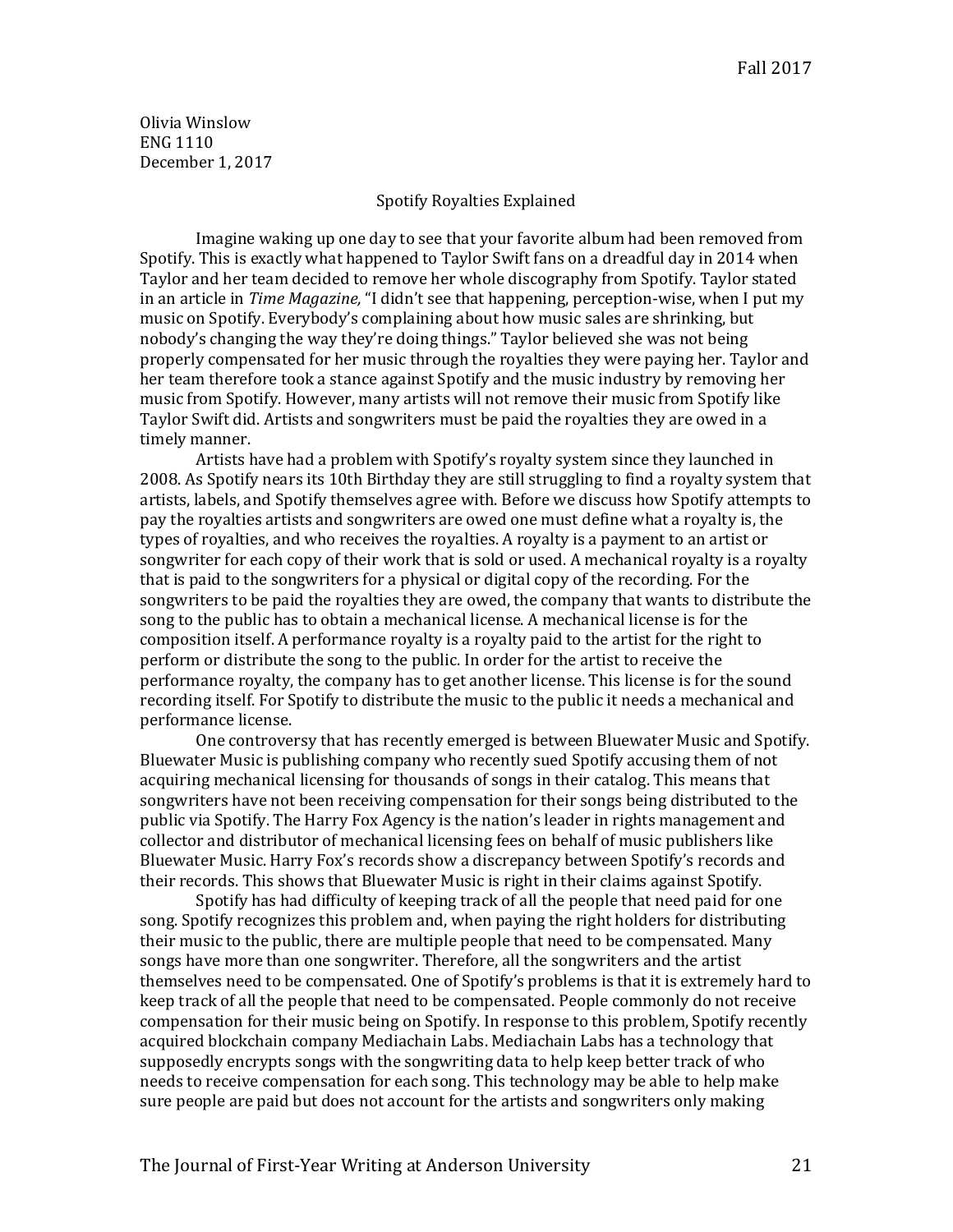between \$0.006 and \$0.0084 per a stream, which then has to be divvied up between the artists and songwriters. The artist's menial cut then has a percentage taken out of it by their label and manager. Some artists do not have a label or manager so they get to keep all of their menial cut. The amount paid, however, is not paid per a stream but is paid from a percentage of all songs played by Spotify premium users. This amount paid is from a blanket license that Spotify acquires to have the all of the music from a PRO in their directory. Spotify uses a complicated algorithm to come up with how much an artist is paid. I sat down and did a basic hand replication of what the algorithm decides.

 If Spotify has 60,000,000 paid users and each user is paying \$10 Spotify has \$600,000,000 to disburse between all of the record labels. The record labels only receive 60% of the subscription amount which is \$60,000,000. Artist X's record label makes up 0.001% of the plays for the month and the record label gets \$3,600 for all of their artists whose music was played. Artist X's music comprises only 0.1% of the music played for the record label that month. Artist X's music only made \$3.60. But the artist does not receive all of that money. They only receive 8% of the \$3.60 which is \$0.288 cents. The artist only receives this 8% because in the artist's recording contract that rate was set. Some artists get more and some get less depending on how they negotiated their contract. But that's not Spotify's fault. It's Spotify's fault that the artist only made \$3.60.

 This figure does not account for when there is more than one songwriter. But see how these people are making nearly nothing off of their streams? Due to the labels thinking they are not making enough from streaming, they have pulled digital streaming rights from a system failed because legally they can not take away digital streaming rights from a PRO without pulling all of the rights. Due to this, most labels went back to the old royalty system. However, there were a few rebels that pulled all of their rights from the Performing Rights Organizations which has made it nearly impossible to license any of these artists' music. PRO. The labels then went to Spotify and negotiated a streaming rate themselves. Soon that

Soon if we are not careful all artists/labels are going to pull all of their music rights from PRO's and do licensing internally at a label. But where does that leave small independent artists who do not have a label? How are they ever going to receive compensation for their music being performed or played? Eventually, the PRO system is going to collapse and taking with it thousands of jobs and not to mention the money that artists will lose from that. So how are artists who are already struggling to make ends meet going to keep above water when no one is paying them when their music is played? Thousands of artists are currently not being paid because people are not reporting when songs are played and it's just going to get worse if the PRO system collapses. If and when the system collapses, it will be all Spotify's fault.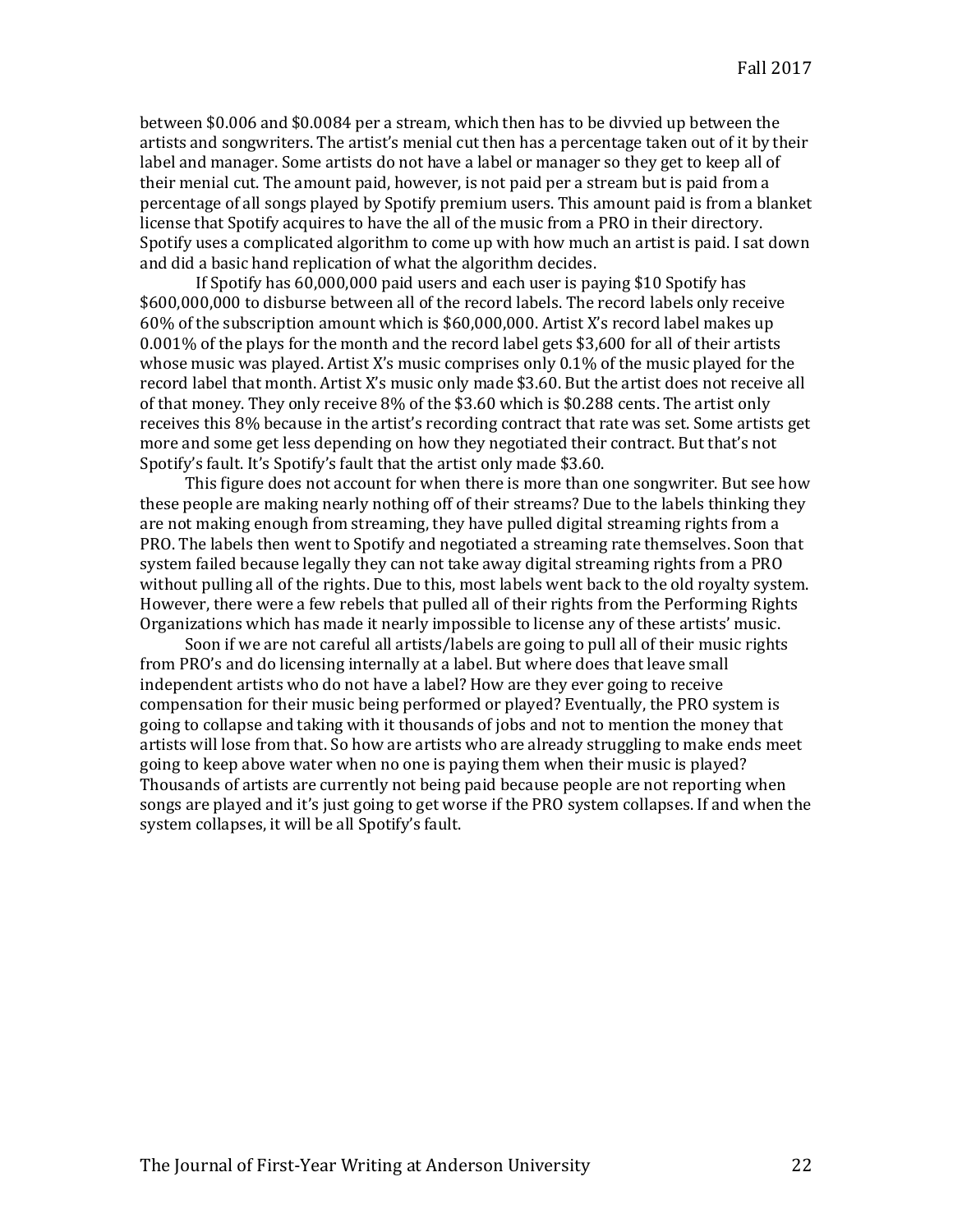Lucy Stultz English 1120 20 Nov. 2017

#### Deans of Men and Women Yearbook Page 1931

 Yearbooks are priceless opportunities to look at the past and see how a school has grown and changed over the course of its life. As I was looking through Anderson College's yearbook, *Echoes*, a page on the deans of men and women caught my eye. This page provides insight into the roles of the deans during the Great Depression era, and allows us to examine some differences in the lives of students at Anderson College during the Great Depression and now at Anderson University in 2017. While in the past we had a dean of men and a separate dean of women, present-day Anderson University has transformed the roles of the two deans into the roles of dean of students and resident directors in a way that provides the same care to students in a more effective manner for a larger university.

The artifact that I chose to examine and evaluate from the archives is a yearbook page from the 1931 edition of Anderson College's yearbook entitled *Echoes*. The page is about the dean of men and the dean of women. There is a black and white portrait of each of them, and underneath their portrait is a description of the person. The dean of men, Otto F. Linn, is described as "universally loved" due to his "rigor… softened by a great heart of kindliness." The dean of women, Julia Lindell Linn, is described as having "endeared herself to many" by her "attentive ear of sympathy" ("Deans of Men and Women").

 While at a glance this artifact may seem to provide nothing more than a glimpse at two individuals who used to work at Anderson College, it provides much more information about life at Anderson College than meets the eye. From the fact that there was a dean for men and a dean for women, we can assume that the divide between men and women in college was very pronounced, much more pronounced than it is today. We can also assume, based on the fact that both paragraphs mention the deans as "sav[ing] the day" for a rule- breaker or being a "counseling intermediary" between a rule-breaker and the student council, that the student council had a disciplinary role in the school, and that they would choose punishment for rule-breakers if one of the deans did not step in ("Deans of Men and Women").

 This artifact is important to our understanding of Anderson University because it provides a glimpse of the division of men and women in the university setting and prompts us to learn more about the role of the dean and why it was necessary at the time to have a separate dean for men and women. During the Great Depression, young people were no longer able to base social standing on wealth alone, and so turned to dating to determine where they fell on the social ladder. A woman's social standing was based on how many men asked her out on dates (and how many she turned down), and a man's social standing was based on his clothes, car, and ability to pick up women. This new system of rating brought new competition into the dating scene. Naturally, this increase in dating culture led to an increase in physical displays of affection. In order to curb this, men and women were kept as separate as possible. Colleges were so concerned with the physical implications of the dating culture at the time that they "enacted strict in loco parentis (in the place of parents) rules in an attempt to control the sexual activity of youth" (Horn 330). Deans of men and women were important because they were a way to assure that men and women were kept separate, and to ensure that students were following the proper conduct for their gender (Horn).

Deans of men and women were also important because men and women were held to different standards of etiquette, and having separate deans allowed for the men and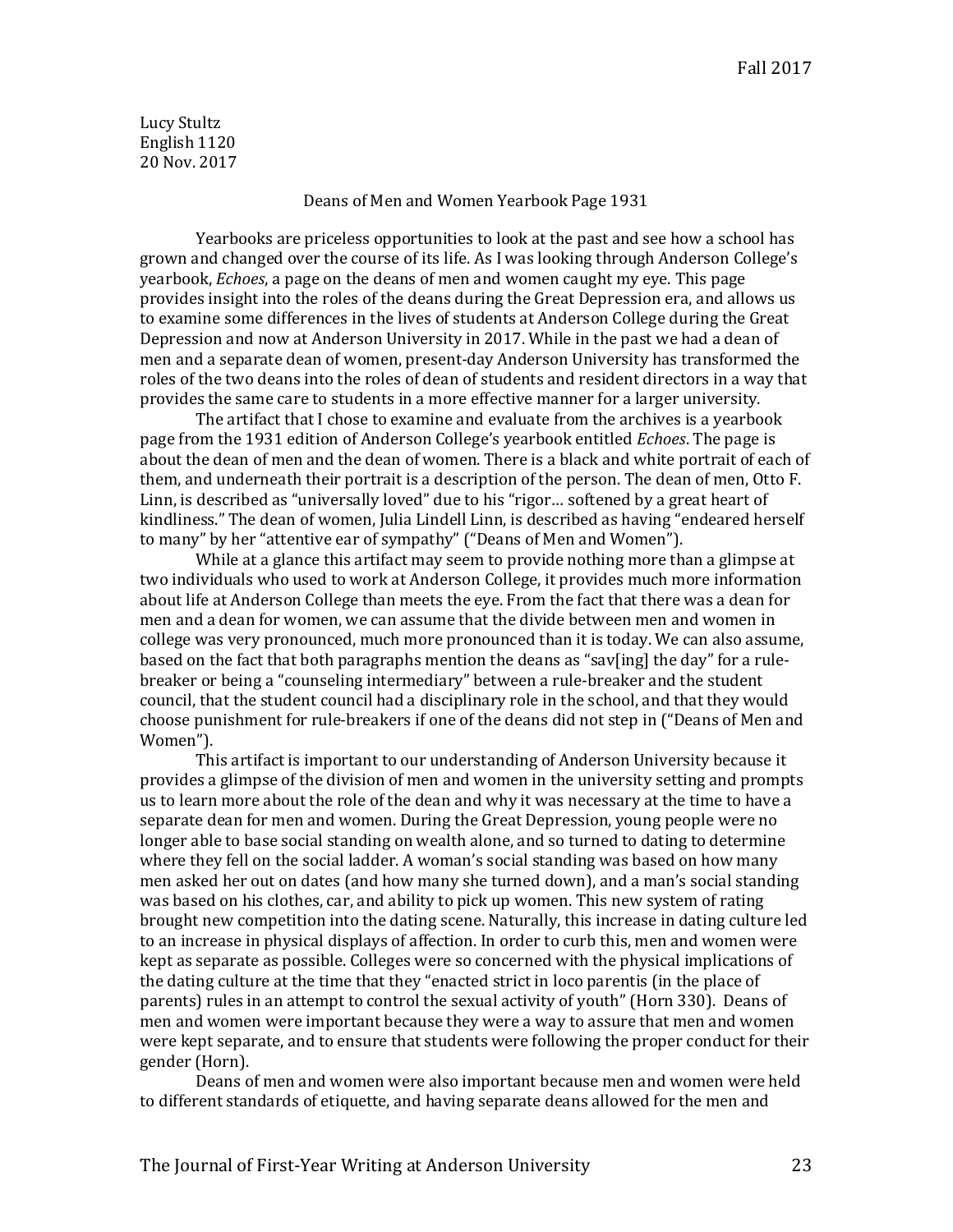women to be held to the standard appropriate to their gender. Men, for example, were expected to pull a woman's chair out for her in the dining hall and replace it after the meal, allow women to be served first at mealtimes, allow women to precede them through doorways, lift their hats when meeting women or elders, carry women's packages for them, and offer their seats to women. Women had fewer regulations regarding interactions with the opposite sex, but were not allowed to wear nail polish, and were expected to dress modestly. Students of both genders were expected to keep their rooms tidy, be respectful (especially in the dining hall), do nothing but listen attentively in lectures, and avoid borrowing money. With all of these specific behavioral expectations, it is evident that having separate deans for men and women was very necessary ("Rules of Etiquette").

This yearbook page is important to Anderson University history because it provides insight into the deans of men and women, and allows us to look into how colleges treated men and women in the Great Depression, and how the rules were enforced. In the paragraphs on the yearbook page it says, "before the Student Council needs to act in a case of infringement of its regulations, the Dean of Men frequently saves the day," and "Mrs Linn is the counselling intermediary between the offenders of the rules of Sunset Hall and the arm of student council" ("Deans of Men and Women"). Based on these two sentences, it can be concluded that the student council was responsible for determining punishments for students that broke rules, but that the deans of men and women were able to step in and could counsel a student and guide them to the right path rather than have them be punished by the student council. Professor and Mrs. Linn were more than just the deans of men and women; they were important and caring figures who helped their students when they made bad choices. As mentioned previously, they were both loved by their students due to their kindness and sympathy. Their roles were very important to the running of Anderson College, but have since changed to different but equally important roles.

 In modern day Anderson University, we no longer have separate deans for men and women. We now have a dean of students who is in charge of all students, and resident directors that have taken up part of the role that the deans of men and women previously had. This shows that Anderson University has changed since the Great Depression. Due to the increased student population of the school, there is not just one person in charge of men and one person in charge of women. There are resident directors in each dorm that take the nurturing and mediating role and ensure that students are safe and following the rules of the university, and there is a dean of students that plays the disciplinary role and is responsible for examining infractions of university rules and distributing appropriate punishment.

At first glance, this yearbook page from the 1931 edition of Anderson College's yearbook, *Echoes,* seems to hold little information; in fact, it seems to be only two pictures of minimally important people with short, sugar-coated descriptions underneath. However, this artifact provides serious insight into what life was like for students at Anderson College during the Great Depression, and the roles of the deans of men and women at the college. We can make significant inferences about the responsibilities of the student council and the deans of men and women based on the information provided below the photographs, and can learn more about the artifact by looking at other sources and artifacts from the same time period. The information we learn from the artifact and related sources allows us to examine how student life at Anderson University has changed since the Great Depression, and in what ways it is similar. We need to use the information we have about the roles of the deans of men and women to evaluate the support systems we have for students at present-day Anderson University, and improve upon them in order to provide a safe and productive learning environment.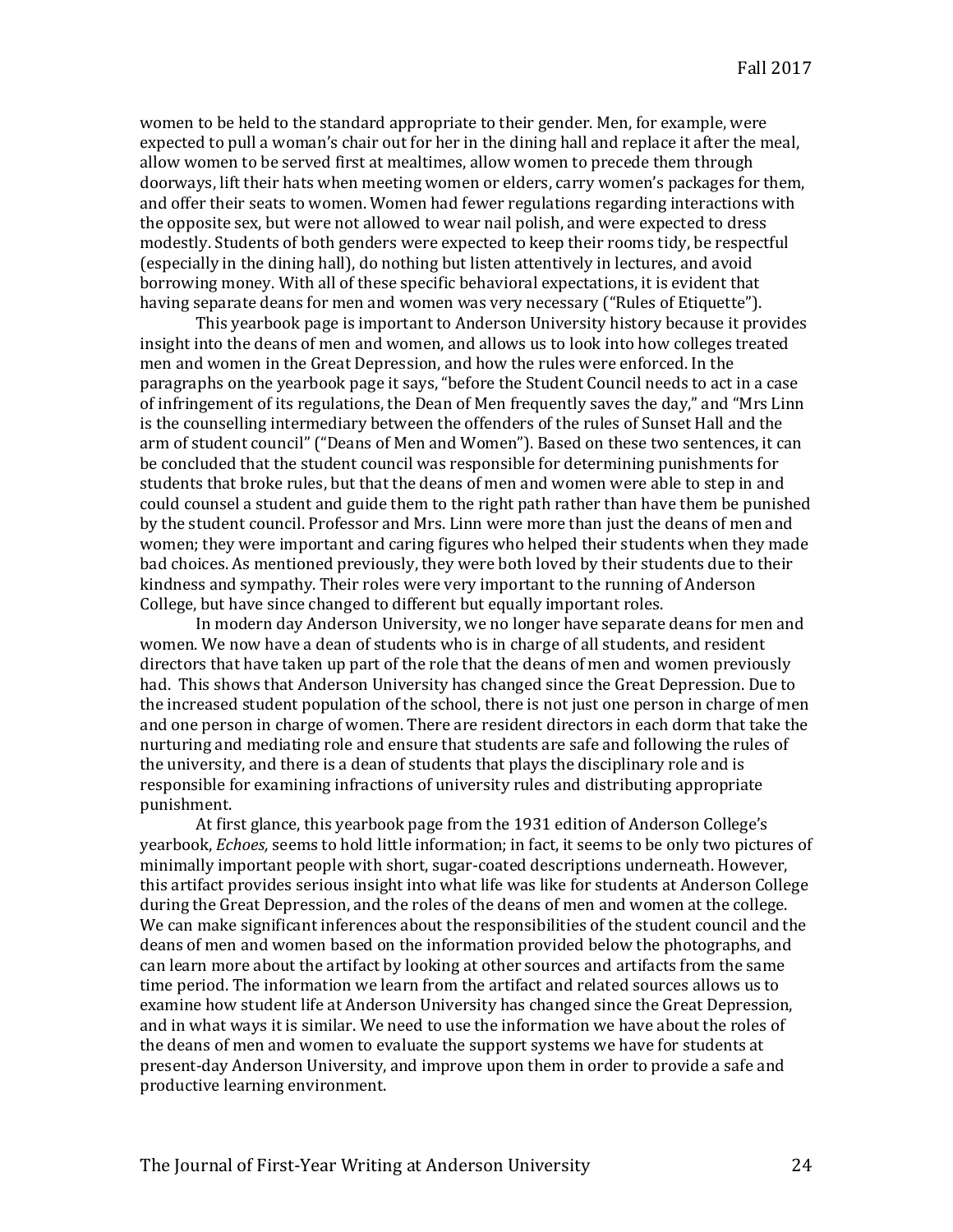# Fall 2017